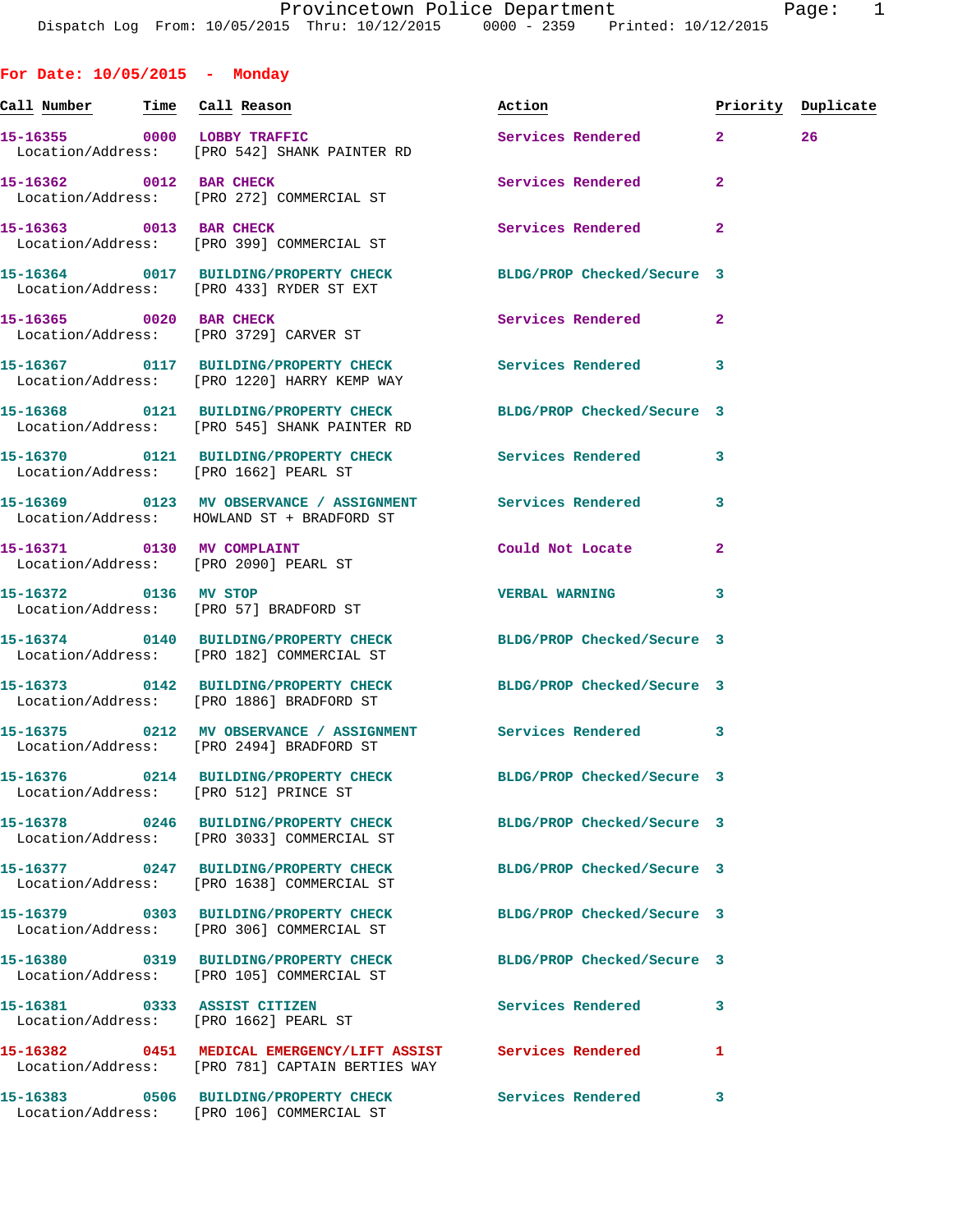|                                                                         | Provincetown Police Department<br>Dispatch Log From: 10/05/2015 Thru: 10/12/2015 0000 - 2359 Printed: 10/12/2015 |                            |                |
|-------------------------------------------------------------------------|------------------------------------------------------------------------------------------------------------------|----------------------------|----------------|
|                                                                         | 15-16385 0533 BUILDING/PROPERTY CHECK BLDG/PROP Checked/Secure 3<br>Location/Address: [PRO 444] HIGH POLE HILL   |                            |                |
| 15-16386 0700 GENERAL INFO                                              |                                                                                                                  | Services Rendered 3        |                |
|                                                                         | 15-16387 0721 BUILDING/PROPERTY CHECK BLDG/PROP Checked/Secure 3<br>Location/Address: [PRO 3033] COMMERCIAL ST   |                            |                |
|                                                                         | 15-16388 0751 BUILDING/PROPERTY CHECK<br>Location/Address: [PRO 2540] RACE POINT RD                              | BLDG/PROP Checked/Secure 3 |                |
| 15-16389 0814 SERVICE CALL                                              | Location/Address: [PRO 569] WINSLOW ST                                                                           | Services Rendered 3        |                |
|                                                                         | 15-16390 0853 BUILDING/PROPERTY CHECK BLDG/PROP Checked/Secure 3<br>Location/Address: BRADFORD ST                |                            |                |
| Location/Address: ROUTE 6 + SNAIL RD                                    | 15-16391 0905 MV OBSERVANCE / ASSIGNMENT Services Rendered                                                       |                            | 3              |
|                                                                         | 15-16392 0919 MV OBSERVANCE / ASSIGNMENT Services Rendered<br>Location/Address: BRADFORD ST + HOWLAND ST         |                            | 3              |
| 15-16393 0924 MV STOP<br>Location/Address: [PRO 2521] ROUTE 6           |                                                                                                                  | Citation/Warning Issued    | 3              |
| 15-16394 0947 DISTURBANCE                                               | Location/Address: [PRO 440] HARRY KEMP WAY                                                                       | Peace Restored             | 1              |
| Location/Address: LAW ST + BRADFORD ST                                  | 15-16395 1021 TRAFFIC CONTROL                                                                                    | Services Rendered          | 3              |
| Location/Address: [PRO 1662] PEARL ST                                   | 15-16396 1034 BUILDING/PROPERTY CHECK BLDG/PROP Checked/Secure 3                                                 |                            |                |
| Location/Address: [PRO 3440] ROUTE 6                                    | 15-16397 1106 MV OBSERVANCE / ASSIGNMENT Services Rendered                                                       |                            | 3              |
|                                                                         | 15-16398 1144 ANIMAL CALL/UNLEASHED DOG Services Rendered<br>Location/Address: [PRO 1960] COMMERCIAL ST          |                            | $\mathbf{2}$   |
| Location/Address: CONWELL ST + ROUTE 6                                  | 15-16399 1148 MV OBSERVANCE / ASSIGNMENT                                                                         | Services Rendered          | 3              |
| 15-16400 1150 MV POSS. DISABLED<br>Location/Address: [PRO 2519] ROUTE 6 |                                                                                                                  | Services Rendered          | $\mathbf{2}$   |
|                                                                         | 15-16404 1150 FOUND IPHONE/RETURNED<br>Location/Address: [PRO 542] SHANK PAINTER RD                              | Services Rendered          | 3              |
| 15-16401 1152 MV STOP                                                   | Location/Address: [PRO 2518] ROUTE 6                                                                             | <b>VERBAL WARNING</b>      | 3              |
|                                                                         | 15-16402 1158 MEDICAL EMERGENCY<br>Location/Address: [PRO 1892] SHANK PAINTER RD                                 | <b>PATIENT REFUSAL</b>     | 1              |
|                                                                         | 15-16403 1206 ANIMAL CALL/DEAD BIRDS<br>Location/Address: [PRO 2540] RACE POINT RD                               | Taken/Referred to Other    | $\mathbf{2}$   |
| 15-16405    1303    COMPLAINT                                           | Location/Address: [PRO 2581] COMMERCIAL ST                                                                       | Services Rendered          | 3              |
| 15-16406 1345 FOLLOW UP                                                 | Location/Address: [PRO 519] RACE POINT RD                                                                        | Services Rendered          | $\overline{2}$ |
|                                                                         | 15-16407 1419 BUILDING/PROPERTY CHECK<br>Location/Address: [PRO 2109] THISTLEMORE                                | BLDG/PROP Checked/Secure 3 |                |
| 15-16408 1441 FOLLOW UP                                                 |                                                                                                                  | Services Rendered          | 2              |

Location/Address: [PRO 542] SHANK PAINTER RD

Page: 2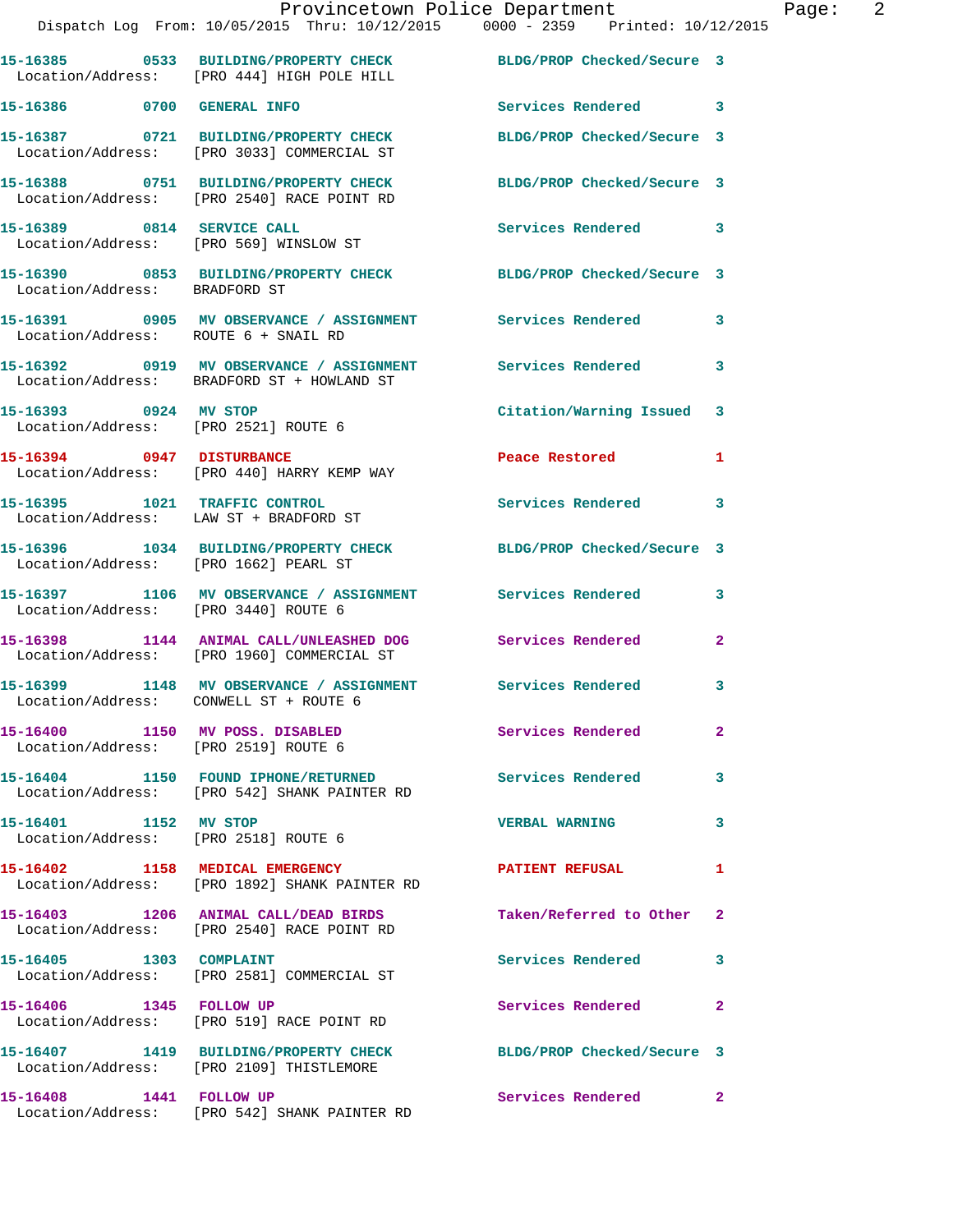|                                                                                |  | Provincetown Police Department |  | Page: |  |
|--------------------------------------------------------------------------------|--|--------------------------------|--|-------|--|
| Dispatch Log From: 10/05/2015 Thru: 10/12/2015 0000 - 2359 Printed: 10/12/2015 |  |                                |  |       |  |
|                                                                                |  |                                |  |       |  |

| 15-16409 1456 ALARM - GENERAL<br>Location/Address: [PRO 786] CARVER ST |                                                                                                            | <b>Services Rendered</b>   | $\mathbf{1}$   |
|------------------------------------------------------------------------|------------------------------------------------------------------------------------------------------------|----------------------------|----------------|
| 15-16410   1502   COMPLAINT                                            | Location/Address: [PRO 3296] SHANK PAINTER RD                                                              | SPOKEN TO                  | 3              |
| 15-16411 1700 MV DISABLED                                              | Location/Address: [PRO 3296] SHANK PAINTER RD                                                              | <b>Vehicle Towed</b>       | $\overline{2}$ |
| 15-16412 1736 PARK, WALK & TALK                                        | Location/Address: [PRO 2500] COMMERCIAL ST                                                                 | Services Rendered          | $\overline{a}$ |
|                                                                        | 15-16414 1942 VERBAL HEADLIGHT<br>Location/Address: [PRO 2577] BRADFORD ST                                 | <b>VERBAL WARNING</b>      | 3              |
|                                                                        | 15-16415 1949 BUILDING/PROPERTY CHECK<br>Location/Address: [PRO 1638] COMMERCIAL ST                        | BLDG/PROP Checked/Secure 3 |                |
| 15-16416   1956   CONES MOVED                                          | Location/Address: KENDALL LN + BRADFORD ST                                                                 | Services Rendered          | $\overline{2}$ |
|                                                                        | 15-16417 2001 BUILDING/PROPERTY CHECK<br>Location/Address: [PRO 3430] COMMERCIAL ST                        | <b>Services Rendered</b>   | 3              |
| 15-16418 2035 ALARM - FIRE                                             | Location/Address: [PRO 3443] COMMERCIAL ST                                                                 | <b>Services Rendered</b>   | 1              |
|                                                                        | 15-16419 2043 MV OBSERVANCE / ASSIGNMENT<br>Location/Address: HIGH POLE HL + BRADFORD ST                   | Services Rendered          | 3              |
|                                                                        | 15-16420 2128 BUILDING/PROPERTY CHECK<br>Location/Address: [PRO 3033] COMMERCIAL ST                        | BLDG/PROP Checked/Secure 3 |                |
|                                                                        | 15-16421 2136 VERBAL INSPECTION STICKER<br>Location/Address: [PRO 2577] BRADFORD ST                        | <b>VERBAL WARNING</b>      | 3              |
|                                                                        | 15-16422 2142 BUILDING/PROPERTY CHECK<br>Location/Address: [PRO 519] RACE POINT RD                         | BLDG/PROP Checked/Secure 3 |                |
| Location/Address: [PRO 1662] PEARL ST                                  | 15-16423 2313 BUILDING/PROPERTY CHECK                                                                      | BLDG/PROP Checked/Secure 3 |                |
|                                                                        | 15-16425 2334 BUILDING/PROPERTY CHECK<br>Location/Address: [PRO 175] COMMERCIAL ST                         | BLDG/PROP Checked/Secure 3 |                |
|                                                                        | 15-16426 2338 BUILDING/PROPERTY CHECK<br>Location/Address: [PRO 182] COMMERCIAL ST                         | BLDG/PROP Checked/Secure 3 |                |
| 15-16427 2347 BAR CHECK                                                | Location/Address: [PRO 106] COMMERCIAL ST                                                                  | LICENSING/NO ACTION        | 2              |
|                                                                        | 15-16428 2354 BUILDING/PROPERTY CHECK<br>Location/Address: [PRO 530] SHANK PAINTER RD                      | BLDG/PROP Checked/Secure 3 |                |
| For Date: $10/06/2015$ - Tuesday                                       |                                                                                                            |                            |                |
|                                                                        | 15-16429 0001 BUILDING/PROPERTY CHECK<br>Location/Address: [PRO 1645] HARRY KEMP WAY                       | BLDG/PROP Checked/Secure 3 |                |
|                                                                        | 15-16430 0003 MV OBSERVANCE / ASSIGNMENT<br>Location/Address: HOWLAND ST + BRADFORD ST                     | <b>Services Rendered</b>   | 3              |
|                                                                        | 15-16431 0011 MV OBSERVANCE / ASSIGNMENT Services Rendered<br>Location/Address: HIGH POLE HL + BRADFORD ST |                            | 3              |
| 15-16432 0022 MV STOP                                                  | Location/Address: KENDALL LN + BRADFORD ST                                                                 | <b>VERBAL WARNING</b>      | 3              |
|                                                                        |                                                                                                            |                            |                |

**15-16434 0042 LOST WALLET Services Rendered 3** 

Location/Address: [PRO 542] SHANK PAINTER RD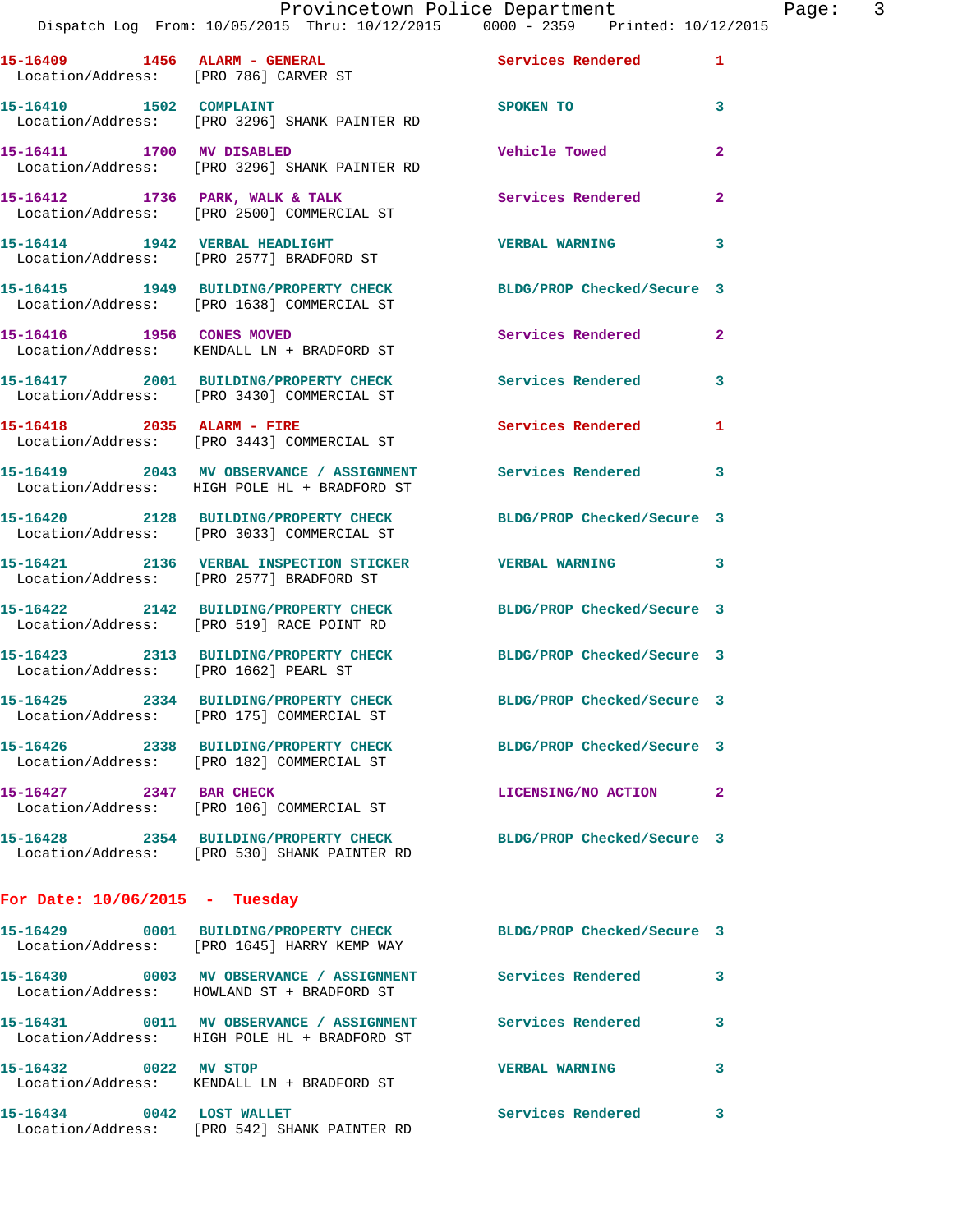| 15-16438<br>Location/Address: | 0156 | <b>NOISE COMPLAINT</b><br>[PRO 2237] PEARL ST | Services Rendered | - 31 |  |
|-------------------------------|------|-----------------------------------------------|-------------------|------|--|
| 15-16439                      | 0203 | <b>DISTURBANCE</b>                            | Arrest(s) Made    | п.   |  |

 Location/Address: ALDEN ST + BRADFORD ST Refer To  $P/C$ :  $\frac{15-297-AR}{2}$ Refer To P/C: 15-298-AR

- **15-16440 0241 MEDICAL EMERGENCY Transported to Hospital 1**  Location/Address: [PRO 542] SHANK PAINTER RD **15-16441 0423 BUILDING/PROPERTY CHECK BLDG/PROP Checked/Secure 3**  Location/Address: [PRO 3033] COMMERCIAL ST
- **15-16442 0522 BUILDING/PROPERTY CHECK BLDG/PROP Checked/Secure 3**  Location/Address: [PRO 3259] MACMILLAN WHARF
- **15-16443 0622 NOISE COMPLAINT Services Rendered 3**  Location/Address: [PRO 539] SHANK PAINTER RD
- **15-16444 0816 AT THE SCHOOL Services Rendered 3**  Location/Address: [PRO 569] WINSLOW ST
- **15-16445 0841 MEDICAL EMERGENCY Transported to Hospital 1**  Location/Address: [PRO 544] SHANK PAINTER RD
- **15-16446 0924 BUILDING/PROPERTY CHECK BLDG/PROP Checked/Secure 3**  Location/Address: [PRO 3033] COMMERCIAL ST
- 15-16447 0928 MV ACCIDENT Services Rendered 1 Location/Address: [PRO 1662] PEARL ST Refer To Accident: 15-70-AC
- 15-16448 0930 ALARM WORK No Action Required 1 Location/Address: [PRO 80] CARVER ST
- **15-16449 0935 COURT TRANSPORT Taken/Referred to Other 3**  Location: [PRO 3705] ORLEANS DISTRICT COURT Refer To  $P/C$ :  $15-298-R$
- **15-16451 0943 BUILDING/PROPERTY CHECK Services Rendered 3**  Location/Address: [PRO 2483] COMMERCIAL ST **15-16450 0944 ASSIST CITIZEN Services Rendered 3** 
	- Location/Address: [PRO 442] HARRY KEMP WAY
	- **15-16452 0945 PARKING COMPLAINT / GENERAL Services Rendered 3**  Location/Address: [PRO 3004] BRADFORD ST
	- **15-16453 1002 MEDICAL EMERGENCY Transported to Hospital 1**  Location/Address: [PRO 1109] SOMERSET RD
	- **15-16454 1030 MV OBSERVANCE / ASSIGNMENT Services Rendered 3**  Location/Address: ROUTE 6
- **15-16455 1043 PARKING COMPLAINT / GENERAL No Action Required 3**  Location/Address: [PRO 123] COMMERCIAL ST
- **15-16456 1052 MV STOP VERBAL WARNING 3**  Location/Address: ROUTE 6
-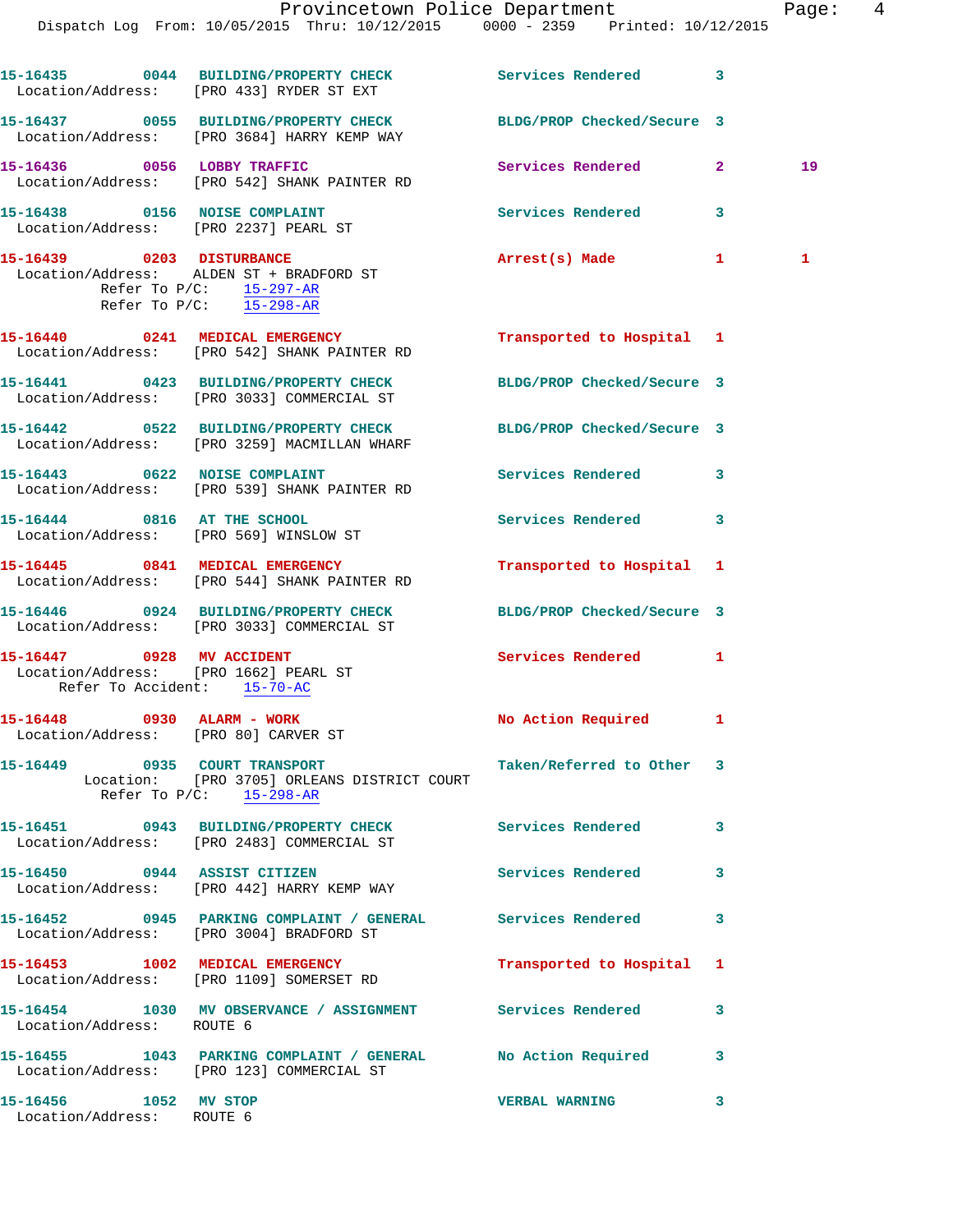|                                                    | Provincetown Police Department The Rage: 5<br>Dispatch Log From: 10/05/2015 Thru: 10/12/2015 0000 - 2359 Printed: 10/12/2015 |                            |                         |  |
|----------------------------------------------------|------------------------------------------------------------------------------------------------------------------------------|----------------------------|-------------------------|--|
|                                                    | 15-16457 1103 PARKING COMPLAINT / GENERAL SPOKEN TO<br>Location/Address: [PRO 2500] COMMERCIAL ST                            |                            | 3                       |  |
|                                                    | 15-16458 1224 FOUND BMW KEY Services Rendered 3<br>Location/Address: [PRO 3771] COMMERCIAL ST                                |                            |                         |  |
|                                                    | 15-16459 1230 ASSIST CITIZEN<br>Location/Address: [PRO 542] SHANK PAINTER RD                                                 | SPOKEN TO                  | 3                       |  |
|                                                    | 15-16460 1237 FOUND BLACK IPAD<br>Location/Address: [PRO 2187] BRADFORD ST                                                   | Services Rendered          | $\mathbf{3}$            |  |
|                                                    | 15-16461 1254 BUILDING/PROPERTY CHECK BLDG/PROP Checked/Secure 3<br>Location/Address: [PRO 447] JEROME SMITH RD              |                            |                         |  |
|                                                    | 15-16463 1315 ASSIST CITIZEN<br>Location/Address: [PRO 1245] SEASHORE PARK DR                                                | Services Rendered          | $\mathbf{3}$            |  |
|                                                    | 15-16464 1333 MEDICAL EMERGENCY<br>Location/Address: [PRO 440] HARRY KEMP WAY                                                | Transported to Hospital 1  |                         |  |
|                                                    | 15-16465 1334 MV OBSERVANCE / ASSIGNMENT No Action Required 3<br>Location/Address: ROUTE 6 + SNAIL RD                        |                            |                         |  |
|                                                    | 15-16467    1340    COMPLAINT<br>Location/Address: BROWNE ST + PLEASANT ST                                                   | SPOKEN TO                  | $\overline{\mathbf{3}}$ |  |
| 15-16466 1342 MV STOP<br>Location/Address: ROUTE 6 |                                                                                                                              | No Action Required         | 3                       |  |
| Location/Address: COMMERCIAL ST                    | 15-16468 1358 PARK, WALK & TALK 1988 No Action Required                                                                      |                            | $\mathbf{2}$            |  |
|                                                    | 15-16469 1400 MV DISABLED<br>Location/Address: [PRO 2618] COMMERCIAL ST                                                      | No Action Required         | $\mathbf{2}$            |  |
|                                                    | 15-16470 1437 DISTURBANCE/TRESPASS VERBAL WARNING<br>Location/Address: [PRO 539] SHANK PAINTER RD                            |                            | 1                       |  |
|                                                    | 15-16471 1552 MV OBSERVANCE / ASSIGNMENT Services Rendered 3<br>Location/Address: [PRO 3440] ROUTE 6                         |                            |                         |  |
|                                                    | 15-16472 1648 BUILDING/PROPERTY CHECK Services Rendered<br>Location/Address: [PRO 3430] COMMERCIAL ST                        |                            |                         |  |
|                                                    | 15-16473 1716 PARK, WALK & TALK<br>Location/Address: [PRO 2500] COMMERCIAL ST                                                | Services Rendered          | $\overline{2}$          |  |
| 15-16474 1723 FLARE DISPOSAL                       | Location/Address: [PRO 3259] MACMILLAN WHARF                                                                                 | Taken/Referred to Other 2  |                         |  |
|                                                    | 15-16475 1907 BUILDING/PROPERTY CHECK BLDG/PROP Checked/Secure 3<br>Location/Address: [PRO 519] RACE POINT RD                |                            |                         |  |
|                                                    | 15-16476 1920 BUILDING/PROPERTY CHECK Services Rendered 3<br>Location/Address: [PRO 2898] JEROME SMITH RD                    |                            |                         |  |
|                                                    | 15-16477 1925 MV OBSERVANCE / ASSIGNMENT<br>Location/Address: HIGH POLE HL + BRADFORD ST                                     | <b>Services Rendered</b>   | 3                       |  |
|                                                    | 15-16478 2057 BUILDING/PROPERTY CHECK BLDG/PROP Checked/Secure 3<br>Location/Address: [PRO 3033] COMMERCIAL ST               |                            |                         |  |
|                                                    | 15-16479 2108 BUILDING/PROPERTY CHECK<br>Location/Address: [PRO 2206] COMMERCIAL ST                                          | BLDG/PROP Checked/Secure 3 |                         |  |
|                                                    | 15-16480 2119 BUILDING/PROPERTY CHECK BLDG/PROP Checked/Secure 3<br>Location/Address: [PRO 1778] SHANK PAINTER RD            |                            |                         |  |
|                                                    |                                                                                                                              | BLDG/PROP Checked/Secure 3 |                         |  |

Location/Address: [PRO 1952] COMMERCIAL ST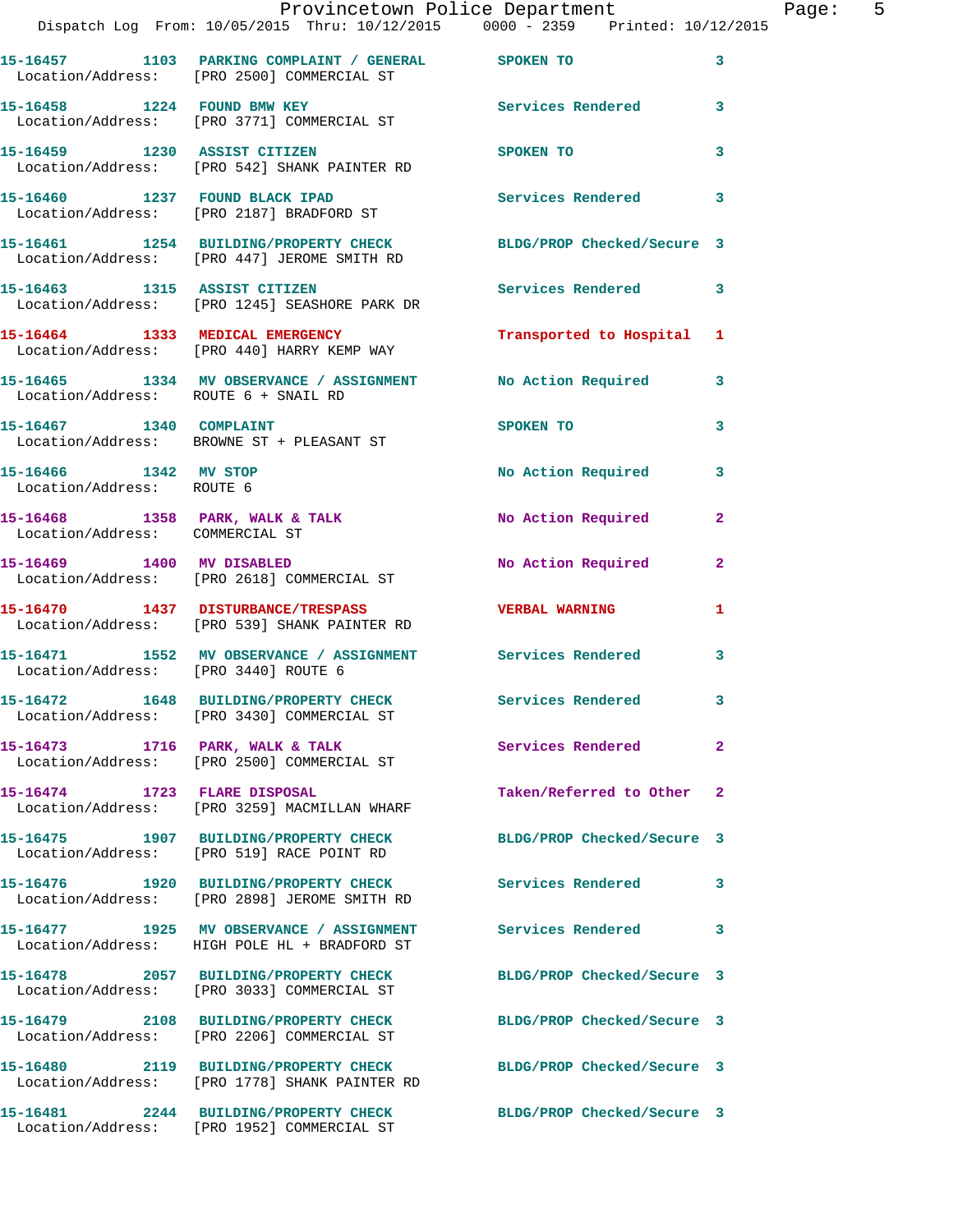|                                     |                                                                                                                      | Provincetown Police Department Page: 6 |              |  |
|-------------------------------------|----------------------------------------------------------------------------------------------------------------------|----------------------------------------|--------------|--|
|                                     | Dispatch Log From: 10/05/2015 Thru: 10/12/2015 0000 - 2359 Printed: 10/12/2015                                       |                                        |              |  |
|                                     | 15-16482 2324 BUILDING/PROPERTY CHECK Services Rendered 3<br>Location/Address: [PRO 1220] HARRY KEMP WAY             |                                        |              |  |
|                                     | 15-16483 2335 BUILDING/PROPERTY CHECK BLDG/PROP Checked/Secure 3<br>Location/Address: [PRO 182] COMMERCIAL ST        |                                        |              |  |
|                                     | 15-16484 2338 BUILDING/PROPERTY CHECK Services Rendered 3<br>Location/Address: [PRO 3430] COMMERCIAL ST              |                                        |              |  |
|                                     | 15-16485 2343 BUILDING/PROPERTY CHECK BLDG/PROP Checked/Secure 3<br>Location/Address: [PRO 530] SHANK PAINTER RD     |                                        |              |  |
| For Date: $10/07/2015$ - Wednesday  |                                                                                                                      |                                        |              |  |
|                                     | 15-16486 0000 LOBBY TRAFFIC<br>Location/Address: [PRO 542] SHANK PAINTER RD                                          | Services Rendered 2                    | 22           |  |
|                                     | 15-16487 0003 MV OBSERVANCE / ASSIGNMENT Services Rendered 3<br>Location/Address: [PRO 595] BRADFORD ST              |                                        |              |  |
|                                     | 15-16488 0019 PARK, WALK & TALK Services Rendered<br>Location: [PRO 3431] LOPES SQUARE                               |                                        | $\mathbf{2}$ |  |
|                                     | 15-16489 0029 BUILDING/PROPERTY CHECK Services Rendered 3<br>Location/Address: [PRO 2206] COMMERCIAL ST              |                                        |              |  |
|                                     | 15-16490 0035 BUILDING/PROPERTY CHECK BLDG/PROP Checked/Secure 3<br>Location/Address: [PRO 1989] COMMERCIAL ST       |                                        |              |  |
|                                     | 15-16491 0038 MV OBSERVANCE / ASSIGNMENT Services Rendered 3<br>Location/Address: [PRO 2489] BRADFORD ST             |                                        |              |  |
|                                     | 15-16492   0115   BUILDING/PROPERTY CHECK BLDG/PROP Checked/Secure 3<br>Location/Address: [PRO 175] COMMERCIAL ST    |                                        |              |  |
|                                     | 15-16493 0130 BUILDING CHECK/OPEN DOOR BLD/PROP CHECKED UNSECUR 3<br>Location/Address: [PRO 105] COMMERCIAL ST       |                                        |              |  |
|                                     | 15-16494 0159 PHONE PROBLEM<br>Location/Address: [PRO 542] SHANK PAINTER RD                                          | Taken/Referred to Other 3              |              |  |
|                                     | 15-16496 		 0213 BUILDING/PROPERTY CHECK 		 Services Rendered 3<br>Location/Address: [PRO 433] RYDER ST EXT          |                                        |              |  |
|                                     | 15-16497 0243 BUILDING/PROPERTY CHECK BLDG/PROP Checked/Secure 3<br>Location/Address: [PRO 519] RACE POINT RD        |                                        |              |  |
|                                     | 15-16498 0311 BUILDING/PROPERTY CHECK BLDG/PROP Checked/Secure 3<br>Location/Address: [PRO 440] HARRY KEMP WAY       |                                        |              |  |
| Location/Address: [PRO 521] ROUTE 6 | 15-16499 0542 BUILDING/PROPERTY CHECK Services Rendered 3                                                            |                                        |              |  |
|                                     | 15-16500 0548 BUILDING/PROPERTY CHECK BLDG/PROP Checked/Secure 3<br>Location/Address: [PRO 554] TREMONT ST           |                                        |              |  |
|                                     | 15-16501 0559 BUILDING/PROPERTY CHECK BLDG/PROP Checked/Secure 3<br>Location/Address: [PRO 3033] COMMERCIAL ST       |                                        |              |  |
|                                     | 15-16502 0559 BUILDING/PROPERTY CHECK BLDG/PROP Checked/Secure 3<br>Location/Address: [PRO 440] HARRY KEMP WAY       |                                        |              |  |
|                                     | 15-16503   0611   BUILDING/PROPERTY CHECK   BLDG/PROP Checked/Secure 3<br>Location/Address: [PRO 3256] COMMERCIAL ST |                                        |              |  |
|                                     | 15-16504 0614 FLIGHT COVERAGE<br>Location/Address: [PRO 516] RACE POINT RD                                           | Services Rendered                      | -2           |  |
|                                     | 15-16505 0615 BUILDING/PROPERTY CHECK Services Rendered 3                                                            |                                        |              |  |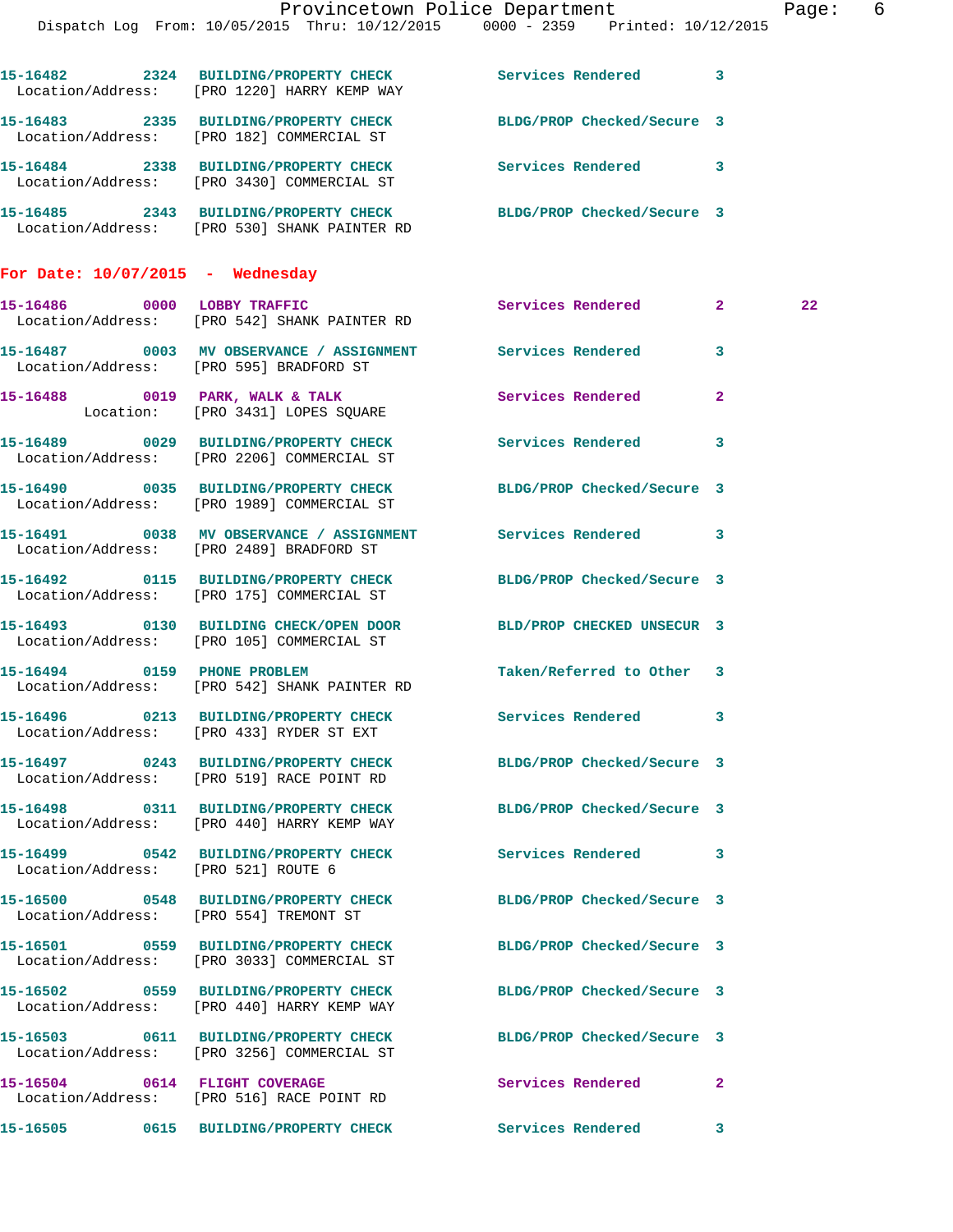|                                      | Provincetown Police Department<br>Dispatch Log From: 10/05/2015 Thru: 10/12/2015 0000 - 2359 Printed: 10/12/2015 |                            |              | Page: | -7 |
|--------------------------------------|------------------------------------------------------------------------------------------------------------------|----------------------------|--------------|-------|----|
|                                      | Location/Address: [PRO 2490] PROVINCELANDS RD                                                                    |                            |              |       |    |
|                                      | 15-16506 0817 AT THE SCHOOL<br>Location/Address: [PRO 569] WINSLOW ST                                            | Services Rendered 3        |              |       |    |
|                                      | 15-16507 0842 LOST HTC CELL PHONE Services Rendered 3<br>Location/Address: [PRO 542] SHANK PAINTER RD            |                            |              |       |    |
|                                      | 15-16508 0848 PARK, WALK & TALK<br>Location/Address: [PRO 3296] SHANK PAINTER RD                                 | No Action Required 2       |              |       |    |
|                                      | 15-16509 0924 BUILDING/PROPERTY CHECK BLDG/PROP Checked/Secure 3<br>Location/Address: [PRO 3033] COMMERCIAL ST   |                            |              |       |    |
|                                      | 15-16510 0946 LOST WALLET/FOUND<br>Location/Address: [PRO 3296] SHANK PAINTER RD                                 | <b>Services Rendered</b> 3 |              |       |    |
|                                      | 15-16511 0948 BUILDING/PROPERTY CHECK BLDG/PROP Checked/Secure 3<br>Location/Address: [PRO 3317] CEMETERY RD     |                            |              |       |    |
|                                      | 15-16512 0948 BUILDING/PROPERTY CHECK BLDG/PROP Checked/Secure 3<br>Location/Address: [PRO 3318] CEMETERY RD     |                            |              |       |    |
|                                      | 15-16513 1031 ALARM - WORK<br>Location/Address: [PRO 3589] COMMERCIAL ST                                         | No Action Required 1       |              |       |    |
|                                      | 15-16514 1057 FOLLOW UP<br>Location/Address: [PRO 1119] WAREHAM ST                                               | Services Rendered 2        |              |       |    |
|                                      | 15-16516 1101 PARK, WALK & TALK 1998 Services Rendered<br>Location/Address: [PRO 3296] SHANK PAINTER RD          |                            | $\mathbf{2}$ |       |    |
| Location/Address: [PRO 571] ALDEN ST | 15-16515 1108 BUILDING/PROPERTY CHECK BLDG/PROP Checked/Secure 3                                                 |                            |              |       |    |
|                                      | 15-16517 1139 FOLLOW UP<br>Location/Address: [PRO 1569] CUDWORTH ST                                              | No Action Required 2       |              |       |    |
| Location/Address: [PRO 3287] ROUTE 6 | 15-16518 1157 BUILDING/PROPERTY CHECK BLDG/PROP Checked/Secure 3                                                 |                            |              |       |    |
| 15-16519 1157 FOLLOW UP              | Location/Address: [PRO 1953] COMMERCIAL ST                                                                       | No Action Required         | $\mathbf{2}$ |       |    |
|                                      | 15-16520 1224 FIREARMS / WEAPONS<br>Location/Address: [PRO 542] SHANK PAINTER RD                                 | <b>Services Rendered</b>   | $\mathbf{2}$ |       |    |
| 15-16522 1254 ANIMAL CALL            | Location/Address: [PRO 781] CAPTAIN BERTIES WAY                                                                  | Services Rendered          | 2            |       |    |
|                                      | 15-16521 1256 MEDICAL EMERGENCY<br>Location/Address: [PRO 517] RACE POINT RD                                     | Transported to Hospital 1  |              |       |    |
|                                      | 15-16523 1318 FOUND WALLET/RETURNED<br>Location/Address: [PRO 2638] COMMERCIAL ST                                | Services Rendered 3        |              | 1     |    |
|                                      | 15-16524 1327 BUILDING/PROPERTY CHECK Services Rendered<br>Location/Address: [PRO 2481] TREMONT ST               |                            | 3            |       |    |
|                                      | 15-16525 1415 PARK, WALK & TALK<br>Location/Address: [PRO 2206] COMMERCIAL ST                                    | No Action Required         | 2            |       |    |
|                                      | 15-16526 1433 ASSIST AGENCY / OSWEGO Services Rendered<br>Location: [OT] OSWEGO COUNTY                           |                            | 3            |       |    |
|                                      | 15-16527 1506 PARK, WALK & TALK<br>Location/Address: [PRO 105] COMMERCIAL ST                                     | <b>Services Rendered</b>   | $\mathbf{2}$ |       |    |
|                                      | 15-16528 1605 PARK, WALK & TALK                                                                                  | Services Rendered          | $\mathbf{2}$ |       |    |

Location/Address: [PRO 165] COMMERCIAL ST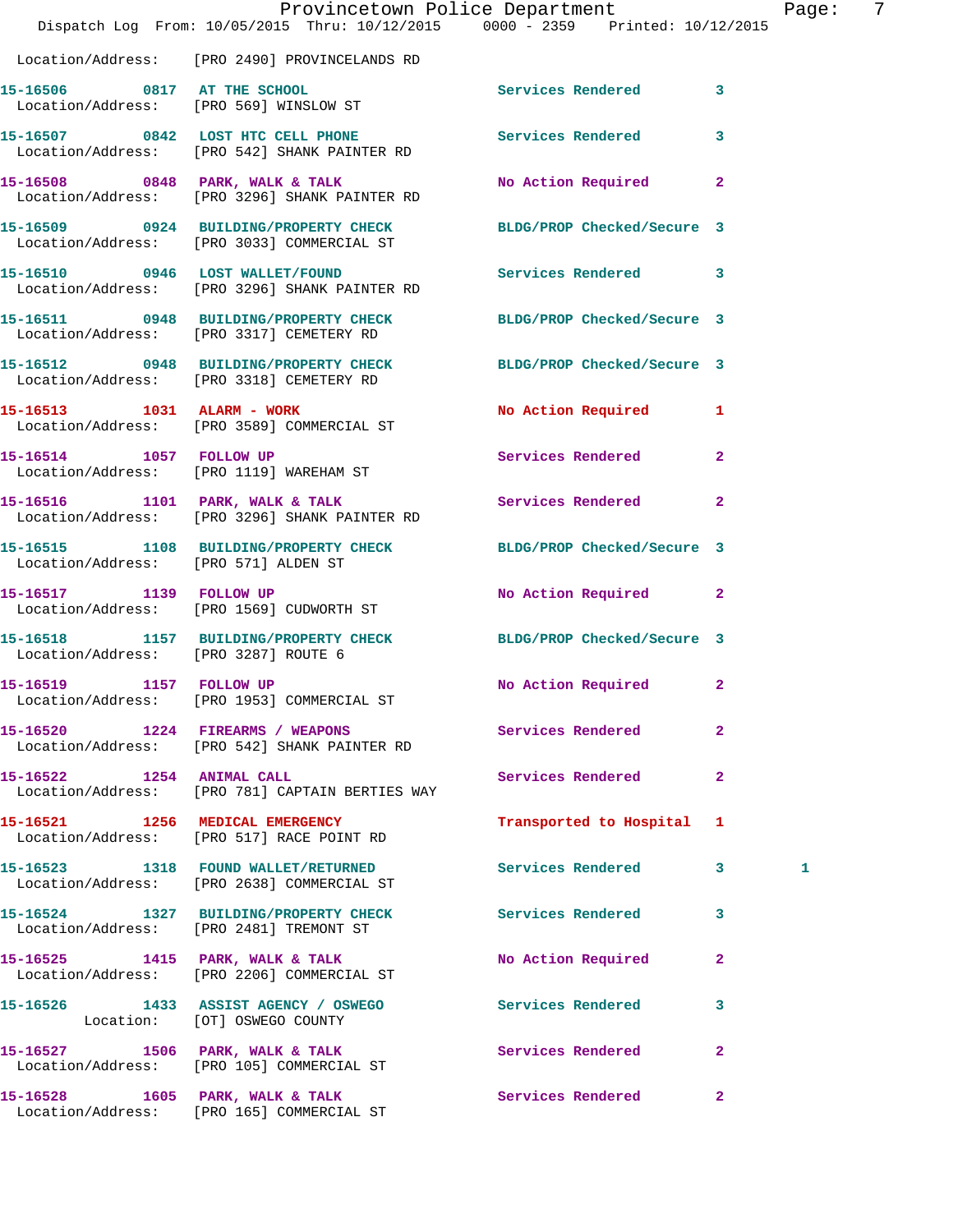|                                       | Provincetown Police Department                                                                                  |                            |                         |
|---------------------------------------|-----------------------------------------------------------------------------------------------------------------|----------------------------|-------------------------|
|                                       | Dispatch Log From: 10/05/2015 Thru: 10/12/2015 0000 - 2359 Printed: 10/12/2015                                  |                            |                         |
|                                       | 15-16529 1619 BUILDING/PROPERTY CHECK BLDG/PROP Checked/Secure 3<br>Location/Address: [PRO 526] RYDER ST EXT    |                            |                         |
|                                       | 15-16530 1700 BUILDING/PROPERTY CHECK BLDG/PROP Checked/Secure 3<br>Location/Address: [PRO 3684] HARRY KEMP WAY |                            |                         |
| Location/Address: SHANK PAINTER RD    | 15-16531 1709 MV OBSERVANCE / ASSIGNMENT Services Rendered                                                      |                            | 3                       |
|                                       | 15-16532 1800 BUILDING/PROPERTY CHECK<br>Location/Address: [PRO 2500] COMMERCIAL ST                             | Services Rendered          | 3                       |
|                                       | 15-16533 1831 TRUCK BLOCKING ROAD<br>Location/Address: [PRO 2941] FRANKLIN ST                                   | Services Rendered          | $\overline{2}$          |
| 15-16534 1854 FOUND KEY               | Location/Address: [PRO 3671] COMMERCIAL ST                                                                      | Services Rendered          | 3                       |
|                                       | 15-16535 1855 BUILDING/PROPERTY CHECK<br>Location/Address: [PRO 2898] JEROME SMITH RD                           | BLDG/PROP Checked/Secure 3 |                         |
|                                       | 15-16536 1937 HAZARDS/FLARES<br>Location/Address: [PRO 2499] RACE POINT RD                                      | No Action Required         | $\overline{a}$          |
|                                       | 15-16537 1948 BUILDING/PROPERTY CHECK<br>Location/Address: [PRO 3033] COMMERCIAL ST                             | BLDG/PROP Checked/Secure 3 |                         |
|                                       | 15-16539 1949 BUILDING/PROPERTY CHECK<br>Location/Address: [PRO 2266] COMMERCIAL ST                             | BLDG/PROP Checked/Secure 3 |                         |
| 15-16538 1952 TTY TEST CALL           | Location/Address: [PRO 542] SHANK PAINTER RD                                                                    | Services Rendered          | 1                       |
| Location/Address: THISTLEMORE WAY     | 15-16540 2011 BUILDING/PROPERTY CHECK                                                                           | BLDG/PROP Checked/Secure 3 |                         |
|                                       | 15-16542 2110 BUILDING/PROPERTY CHECK<br>Location/Address: [PRO 519] RACE POINT RD                              | BLDG/PROP Checked/Secure 3 |                         |
|                                       | 15-16543 2123 BUILDING/PROPERTY CHECK<br>Location/Address: [PRO 2206] COMMERCIAL ST                             | BLDG/PROP Checked/Secure 3 |                         |
| 15-16544 2127 MV COMPLAINT            | Location/Address: [PRO 3430] COMMERCIAL ST                                                                      | Services Rendered          | $\overline{\mathbf{2}}$ |
| Location/Address: [PRO 1662] PEARL ST | 15-16545 2331 BUILDING/PROPERTY CHECK                                                                           | Services Rendered          | 3                       |
|                                       | 15-16546 2333 BUILDING/PROPERTY CHECK<br>Location/Address: [PRO 1220] HARRY KEMP WAY                            | <b>Services Rendered</b>   | 3                       |
|                                       | 15-16547 2354 PARK, WALK & TALK<br>Location/Address: [PRO 105] COMMERCIAL ST                                    | <b>Services Rendered</b>   | $\mathbf{2}$            |
|                                       | 15-16548 2357 MV OBSERVANCE / ASSIGNMENT<br>Location/Address: HOWLAND ST + BRADFORD ST                          | <b>Services Rendered</b>   | 3                       |
| For Date: $10/08/2015$ - Thursday     |                                                                                                                 |                            |                         |
|                                       | 15-16549 0010 BUILDING/PROPERTY CHECK<br>Location/Address: [PRO 530] SHANK PAINTER RD                           | BLDG/PROP Checked/Secure 3 |                         |
|                                       | 15-16550 0010 BUILDING/PROPERTY CHECK<br>Location/Address: [PRO 3259] MACMILLAN WHARF                           | Services Rendered          | 3                       |

**15-16551 0041 BUILDING/PROPERTY CHECK BLDG/PROP Checked/Secure 3**  Location/Address: [PRO 3489] COMMERCIAL ST

**15-16552 0041 MV OBSERVANCE / ASSIGNMENT Services Rendered 3**  Location/Address: [PRO 106] COMMERCIAL ST

Page: 8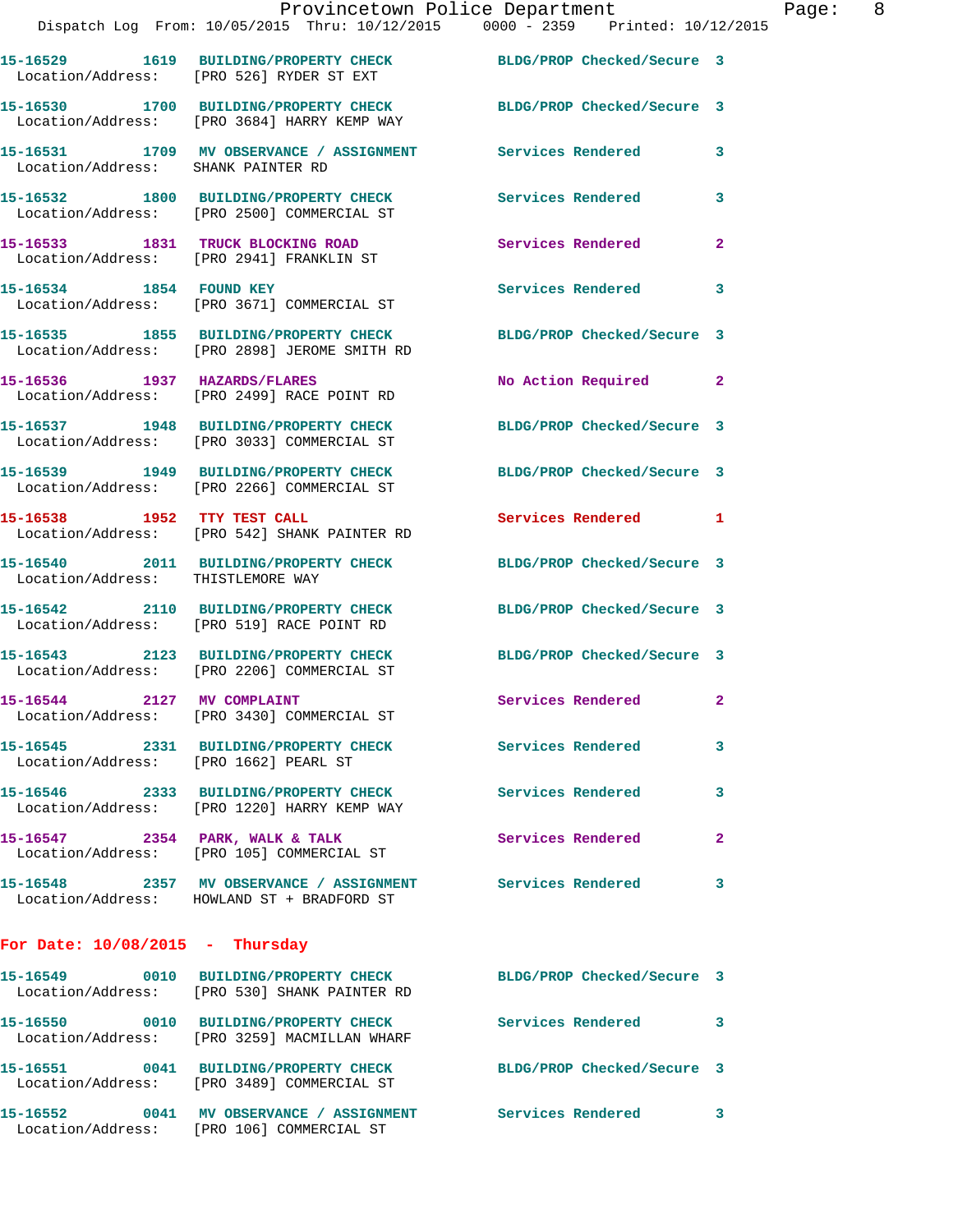|                                                                      | 15-16553 0059 BUILDING/PROPERTY CHECK BLDG/PROP Checked/Secure 3<br>Location/Address: [PRO 2490] PROVINCELANDS RD |                            |              |    |
|----------------------------------------------------------------------|-------------------------------------------------------------------------------------------------------------------|----------------------------|--------------|----|
|                                                                      | 15-16554 0115 PARK, WALK & TALK<br>Location/Address: [PRO 105] COMMERCIAL ST                                      | Services Rendered 2        |              |    |
| Location/Address: [PRO 512] PRINCE ST                                | 15-16555 0146 BUILDING/PROPERTY CHECK BLDG/PROP Checked/Secure 3                                                  |                            |              |    |
|                                                                      | 15-16556 0151 BUILDING/PROPERTY CHECK<br>Location/Address: [PRO 175] COMMERCIAL ST                                | BLDG/PROP Checked/Secure 3 |              |    |
|                                                                      | 15-16557 0231 BUILDING/PROPERTY CHECK<br>Location/Address: [PRO 3033] COMMERCIAL ST                               | BLDG/PROP Checked/Secure 3 |              |    |
|                                                                      | 15-16558 0255 BUILDING/PROPERTY CHECK<br>Location/Address: [PRO 3609] COMMERCIAL ST                               | BLDG/PROP Checked/Secure 3 |              |    |
|                                                                      | 15-16559 0318 NOISE COMPLAINT<br>Location/Address: [PRO 2099] BRADFORD ST                                         | Services Rendered 3        |              |    |
|                                                                      | 15-16560 0417 BUILDING/PROPERTY CHECK<br>Location/Address: [PRO 182] COMMERCIAL ST                                | BLDG/PROP Checked/Secure 3 |              |    |
|                                                                      | 15-16561 0432 MV STOP<br>Location/Address: [PRO 2206] COMMERCIAL ST                                               | BY LAW VIOLATION           | 3            |    |
|                                                                      | 15-16562 0501 BUILDING/PROPERTY CHECK<br>Location/Address: [PRO 564] BAYBERRY AVE                                 | Services Rendered          | 3            |    |
|                                                                      | 15-16563 0513 ALARM - GENERAL<br>Location/Address: [PRO 43] BRADFORD ST                                           | False Alarm                | 1            |    |
|                                                                      | 15-16564 0523 BUILDING/PROPERTY CHECK Services Rendered 3<br>Location/Address: [PRO 2898] JEROME SMITH RD         |                            |              |    |
|                                                                      | 15-16565 0531 BUILDING/PROPERTY CHECK<br>Location/Address: [PRO 440] HARRY KEMP WAY                               | BLDG/PROP Checked/Secure 3 |              |    |
|                                                                      | 15-16566 0551 LOBBY TRAFFIC<br>Location/Address: [PRO 542] SHANK PAINTER RD                                       | Services Rendered 2        |              | 12 |
|                                                                      | Location/Address: RACE POINT RD + SEASHORE PARK DR                                                                |                            |              |    |
|                                                                      | 15-16568 0614 AIRCRAFT<br>Location/Address: [PRO 516] RACE POINT RD                                               | <b>Services Rendered</b>   |              |    |
|                                                                      | 15-16569 0732 BUILDING/PROPERTY CHECK<br>Location/Address: [PRO 1638] COMMERCIAL ST                               | BLDG/PROP Checked/Secure 3 |              |    |
| 15-16570 0738 MEDICAL EMERGENCY                                      | Location/Address: [PRO 781] CAPTAIN BERTIES WAY                                                                   | Transported to Hospital 1  |              |    |
| 15-16571 0752 FOLLOW UP                                              | Location/Address: [PRO 3443] COMMERCIAL ST                                                                        | <b>Services Rendered</b>   | $\mathbf{2}$ |    |
|                                                                      | 15-16572 0813 SPEED DOLLY NOT WORKING<br>Location/Address: CONWELL ST + CEMETERY RD                               | <b>Services Rendered</b>   | 3            |    |
| 15-16573 0818 SCHOOL                                                 | Location/Address: [PRO 569] WINSLOW ST                                                                            | <b>Services Rendered</b>   | 3            |    |
|                                                                      | 15-16574 0821 BUILDING/PROPERTY CHECK BLDG/PROP Checked/Secure 3<br>Location/Address: [PRO 2500] COMMERCIAL ST    |                            |              |    |
| 15-16575 0837 MV COMPLAINT<br>Location/Address: LAW ST + BRADFORD ST |                                                                                                                   | <b>GONE ON ARRIVAL</b>     | $\mathbf{2}$ |    |

15-16576 0854 LOST WALLET Services Rendered 3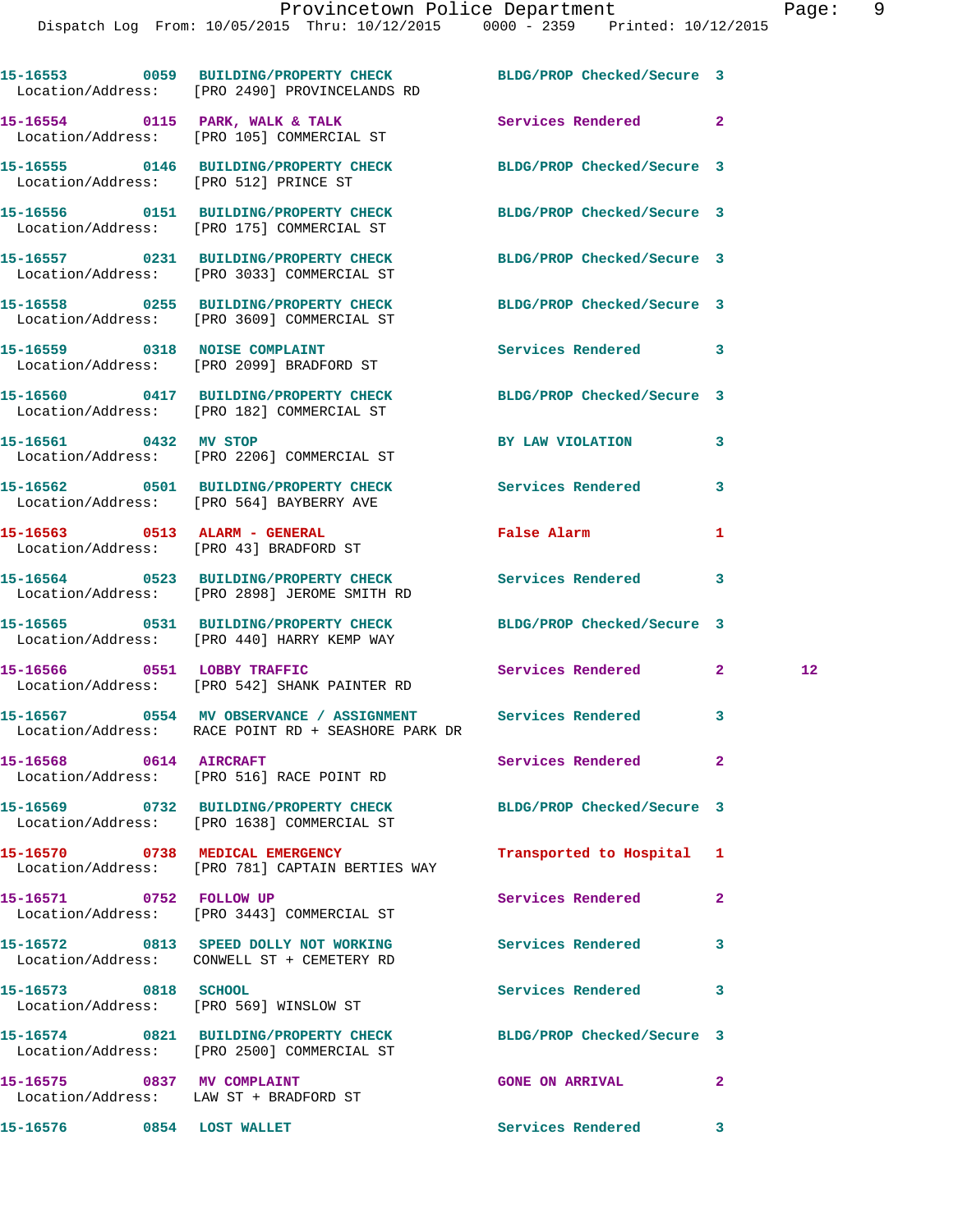|                               | Dispatch Log From: 10/05/2015 Thru: 10/12/2015 0000 - 2359 Printed: 10/12/2015                                    | Provincetown Police Department                      | Page: 10       |
|-------------------------------|-------------------------------------------------------------------------------------------------------------------|-----------------------------------------------------|----------------|
|                               | Location/Address: [PRO 542] SHANK PAINTER RD                                                                      |                                                     |                |
|                               | 15-16578 0938 ANIMAL CALL<br>Location/Address: [PRO 3287] ROUTE 6                                                 | Services Rendered 2                                 |                |
|                               | 15-16579 0943 DETAIL<br>Location/Address: [PRO 2492] WINSLOW ST                                                   | Services Rendered                                   | 3              |
| 15-16580 1027 COMPLAINT       | Location/Address: [PRO 1656] SHANK PAINTER RD                                                                     | SPOKEN TO                                           | 3              |
|                               | 15-16581 1050 MEDICAL EMERGENCY<br>Location/Address: [PRO 1739] PILGRIM HEIGHTS RD                                | No Action Required                                  | $\mathbf{1}$   |
|                               | 15-16583 1106 FOLLOW UP<br>Location/Address: [PRO 515] RACE POINT RD                                              | Services Rendered                                   | $\overline{2}$ |
| Location/Address: ROUTE 6     | 15-16584 1120 BUILDING/PROPERTY CHECK No Action Required 3                                                        |                                                     |                |
|                               | 15-16585 1129 LIFT ASSIST<br>Location/Address: [PRO 442] HARRY KEMP WAY                                           | Services Rendered                                   | 1              |
|                               | 15-16586 1136 BIKE DEMO<br>Location/Address: [PRO 569] WINSLOW ST                                                 | Services Rendered                                   | 3              |
|                               | 15-16587 1157 ALARM - GENERAL<br>Location/Address: [PRO 125] COMMERCIAL ST                                        | <b>Services Rendered</b>                            | 1              |
|                               | 15-16588 1207 MV COMPLAINT<br>Location/Address: [PRO 105] COMMERCIAL ST                                           | SPOKEN TO                                           | $\mathbf{2}$   |
| 15-16589 1358 TAXI INSPECTION | Location/Address: [PRO 542] SHANK PAINTER RD                                                                      | Services Rendered                                   | $\mathbf{2}$   |
| 15-16590 1359 BIKE DEMO       | Location/Address: [PRO 569] WINSLOW ST                                                                            | Services Rendered                                   | 3              |
| 15-16591 1427 COMPLAINT       | Location/Address: [PRO 395] COMMERCIAL ST                                                                         | Services Rendered                                   | 3              |
| 15-16592 1503 SERVE SUMMONS   | Location/Address: [PRO 2750] COMMERCIAL ST                                                                        | Could Not Locate                                    | 3              |
|                               | 15-16593 1505 PARKING COMPLAINT / GENERAL Services Rendered<br>Location/Address: BRADFORD ST + COOK ST            |                                                     | 3              |
|                               | 15-16594 1505 BUILDING/PROPERTY CHECK BLDG/PROP Checked/Secure 3<br>Location/Address: [PRO 1778] SHANK PAINTER RD |                                                     |                |
|                               | 15-16595 1537 PARK, WALK & TALK 1999 Services Rendered<br>Location/Address: [PRO 105] COMMERCIAL ST               |                                                     | $\overline{2}$ |
|                               | Location/Address: [PRO 2647] SHANK PAINTER RD                                                                     | False Alarm <b>Exercise Service Service Service</b> | $\mathbf{1}$   |
|                               | 15-16597 1635 BUILDING/PROPERTY CHECK BLDG/PROP Checked/Secure 3<br>Location/Address: [PRO 2483] COMMERCIAL ST    |                                                     |                |
| Location: CENTER OF TOWN      | 15-16598 1648 PARK, WALK & TALK 1988 Services Rendered                                                            |                                                     | $\overline{2}$ |
|                               | 15-16599 1737 MV OBSERVANCE / ASSIGNMENT No Action Required<br>Location/Address: [PRO 2577] BRADFORD ST           |                                                     | 3              |
|                               | 15-16600 1746 BUILDING/PROPERTY CHECK Services Rendered<br>Location/Address: [PRO 2898] JEROME SMITH RD           |                                                     | $\mathbf{3}$   |
|                               | 15-16601 1802 MV STOP<br>Location/Address: [PRO 2034] BRADFORD ST                                                 | <b>VERBAL WARNING</b>                               | 3              |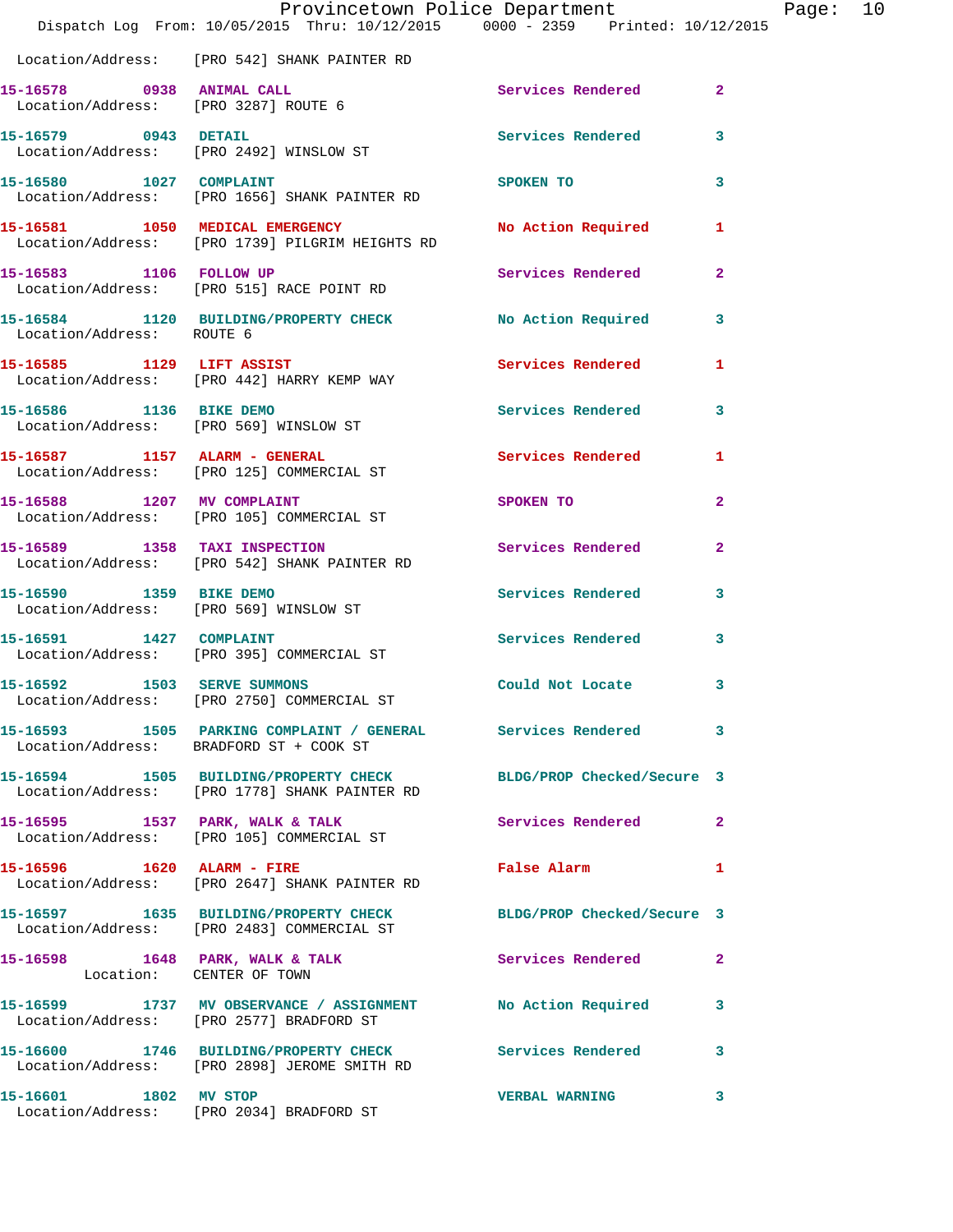Page:  $11$  /2015

|                                 |                                                                                       | Provincetown Police Department<br>Dispatch Log From: 10/05/2015 Thru: 10/12/2015 0000 - 2359 Printed: 10/12/2015 |   | Page |
|---------------------------------|---------------------------------------------------------------------------------------|------------------------------------------------------------------------------------------------------------------|---|------|
|                                 |                                                                                       |                                                                                                                  |   |      |
| 15-16602 1839 MV STOP           | Location/Address: BRADFORD ST + NICKERSON ST                                          | VERBAL WARNING                                                                                                   | 3 |      |
|                                 | Location/Address: [PRO 3259] MACMILLAN WHARF                                          | 15-16603 1953 BUILDING/PROPERTY CHECK Services Rendered 3                                                        |   |      |
|                                 | 15-16604 1956 BUILDING/PROPERTY CHECK<br>Location/Address: [PRO 3033] COMMERCIAL ST   | BLDG/PROP Checked/Secure 3                                                                                       |   |      |
|                                 | Location/Address: [PRO 182] COMMERCIAL ST                                             | 15-16605 2100 BUILDING/PROPERTY CHECK BLDG/PROP Checked/Secure 3                                                 |   |      |
|                                 | 15-16606 2151 ASSIST CITIZEN<br>Location/Address: [PRO 1662] PEARL ST                 | Services Rendered 3                                                                                              |   |      |
|                                 | Location/Address: [PRO 2512] JEROME SMITH RD                                          | 15-16607 2324 BUILDING/PROPERTY CHECK BLDG/PROP Checked/Secure 3                                                 |   |      |
|                                 | Location/Address: [PRO 433] RYDER ST EXT                                              | 15-16608 2331 BUILDING/PROPERTY CHECK BLDG/PROP Checked/Secure 3                                                 |   |      |
|                                 | Location/Address: [PRO 182] COMMERCIAL ST                                             | 15-16609 2348 BUILDING/PROPERTY CHECK BLDG/PROP Checked/Secure 3                                                 |   |      |
|                                 | Location/Address: HOWLAND ST + BRADFORD ST                                            | 15-16611 2359 MV OBSERVANCE / ASSIGNMENT Services Rendered 3                                                     |   |      |
| For Date: $10/09/2015$ - Friday |                                                                                       |                                                                                                                  |   |      |
|                                 | Location/Address: [PRO 542] SHANK PAINTER RD                                          | 15-16610 0000 LOBBY TRAFFIC Services Rendered 2                                                                  |   | 30   |
|                                 | Location/Address: [PRO 3430] COMMERCIAL ST                                            | 15-16612 0002 BUILDING/PROPERTY CHECK Services Rendered                                                          | 3 |      |
|                                 | Location/Address: [PRO 2489] BRADFORD ST                                              | 15-16613 0009 MV OBSERVANCE / ASSIGNMENT Services Rendered                                                       | 3 |      |
|                                 | Location/Address: [PRO 3440] ROUTE 6                                                  | 15-16614 0023 MV OBSERVANCE / ASSIGNMENT Services Rendered 3                                                     |   |      |
|                                 | 15-16615 0117 BUILDING/PROPERTY CHECK<br>Location/Address: [PRO 306] COMMERCIAL ST    | BLDG/PROP Checked/Secure 3                                                                                       |   |      |
|                                 | 15-16616  0117 BUILDING/PROPERTY CHECK<br>Location/Address: [PRO 2483] COMMERCIAL ST  | <b>Services Rendered</b>                                                                                         | 3 |      |
|                                 | Location/Address: [PRO 106] COMMERCIAL ST                                             |                                                                                                                  | 3 |      |
|                                 | 15-16617 0121 BUILDING/PROPERTY CHECK<br>Location/Address: [PRO 2898] JEROME SMITH RD | <b>Services Rendered</b>                                                                                         | 3 |      |
|                                 | Location/Address: [PRO 94] BRADFORD ST                                                | 15-16619      0129   MV OBSERVANCE / ASSIGNMENT      Services Rendered                                           | 3 |      |
|                                 |                                                                                       |                                                                                                                  |   |      |

Location/Address: [PRO 1662] PEARL ST

**15-16620 0158 BUILDING/PROPERTY CHECK BLDG/PROP Checked/Secure 3**  Location/Address: [PRO 3033] COMMERCIAL ST

Location/Address: [PRO 1778] SHANK PAINTER RD

**15-16623 0510 BUILDING/PROPERTY CHECK Services Rendered 3**  Location/Address: [PRO 444] HIGH POLE HILL

**15-16624 0519 BUILDING/PROPERTY CHECK BLDG/PROP Checked/Secure 3**  Location/Address: [PRO 447] JEROME SMITH RD

**15-16621 0218 BUILDING/PROPERTY CHECK BLDG/PROP Checked/Secure 3** 

**15-16622 0504 BUILDING/PROPERTY CHECK BLDG/PROP Checked/Secure 3**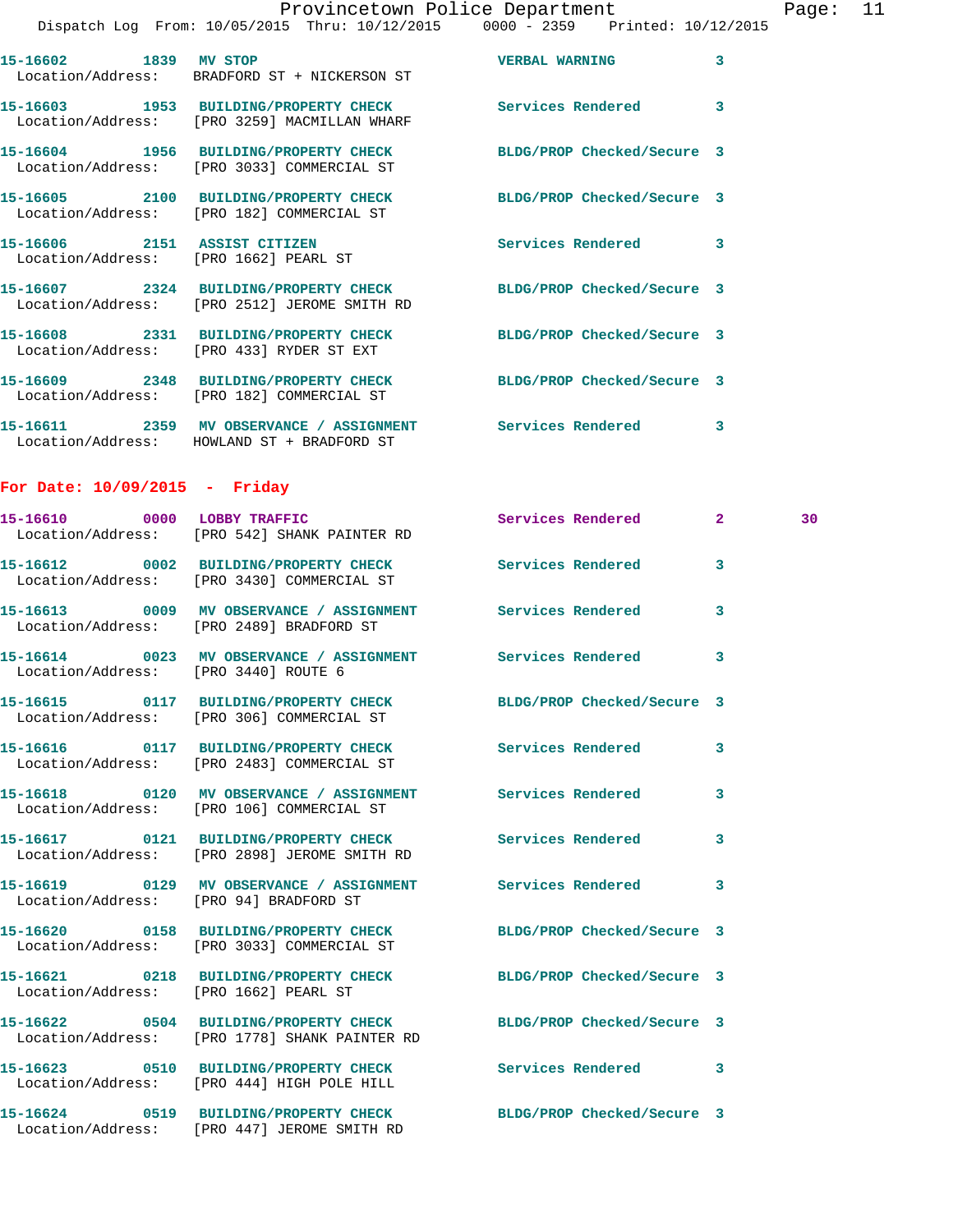Dispatch Log From: 10/05/2015 Thru: 10/12/2015 0000 - 2359 Printed: 10/12/2015

| 15-16625 0527 ALARM - GENERAL                                            | Location/Address: [PRO 2611] COMMERCIAL ST                                                                     | Services Rendered 1        |                         |
|--------------------------------------------------------------------------|----------------------------------------------------------------------------------------------------------------|----------------------------|-------------------------|
|                                                                          | 15-16626 0700 ALARM - GENERAL<br>Location/Address: [PRO 440] HARRY KEMP WAY                                    | BLDG/PROP Checked/Secure 1 |                         |
|                                                                          | 15-16627 0713 BUILDING/PROPERTY CHECK<br>Location/Address: [PRO 1638] COMMERCIAL ST                            | BLDG/PROP Checked/Secure 3 |                         |
| 15-16628 0715 COMPLAINT<br>Location/Address: MERMAID AVE                 |                                                                                                                | Peace Restored 3           |                         |
| 15-16629 0719 ALARM - GENERAL                                            | Location/Address: [PRO 733] BRADFORD ST                                                                        | BLDG/PROP Checked/Secure 1 |                         |
|                                                                          | 15-16630 0728 COFFEE WITH A COP<br>Location/Address: [PRO 2251] COMMERCIAL ST                                  | Services Rendered 3        |                         |
| 15-16631 0733 ALARM - GENERAL<br>Location/Address: [PRO 1592] PEARL ST   |                                                                                                                | BLDG/PROP Checked/Secure 1 |                         |
| Location/Address: [PRO 32] BRADFORD ST                                   | 15-16632 0806 COMPLAINT/LANE OBSTRUCTION SPOKEN TO                                                             |                            | 3                       |
|                                                                          | 15-16633 0838 BIRD IN STORE<br>Location/Address: [PRO 3296] SHANK PAINTER RD                                   | Services Rendered 2        |                         |
|                                                                          | 15-16634 0850 BUILDING/PROPERTY CHECK BLDG/PROP Checked/Secure 3<br>Location/Address: [PRO 3033] COMMERCIAL ST |                            |                         |
| Location: ROUTE 6 I/B                                                    | 15-16636 0900 MV OBSERVANCE / ASSIGNMENT Services Rendered 3                                                   |                            |                         |
|                                                                          | 15-16635 0901 FOUND I.D AND BANK CARD Services Rendered 3<br>Location/Address: [PRO 542] SHANK PAINTER RD      |                            |                         |
| 15-16637 0950 CLASS<br>Location: [TRU] TRURO PUBLIC                      |                                                                                                                | Services Rendered          | 3                       |
| 15-16638 1004 PARK, WALK & TALK<br>Location/Address: [PRO 3287] ROUTE 6  |                                                                                                                | Services Rendered          | $\overline{2}$          |
| 15-16639 1011 MV COMPLAINT<br>Location/Address: COMMERCIAL ST            |                                                                                                                | SPOKEN TO                  | $\mathbf{2}$            |
| 15-16640 1059 COMPLAINT                                                  | Location/Address: [PRO 105] COMMERCIAL ST                                                                      | <b>SPOKEN TO</b>           | $\overline{\mathbf{3}}$ |
| 15-16641 1110 PARK, WALK & TALK<br>Location/Address: COMMERCIAL ST       |                                                                                                                | <b>Services Rendered</b>   | $\overline{\mathbf{2}}$ |
| 15-16642 1130 MV ACCIDENT/MINOR<br>Refer To Accident: 15-71-AC           | Location/Address: [PRO 2605] COMMERCIAL ST                                                                     | Services Rendered 1        |                         |
| 15-16643 1153 NOTIFICATION                                               | Location/Address: [PRO 116] COMMERCIAL ST                                                                      | Services Rendered          | 3                       |
| 15-16645 1213 MEDICAL EMERGENCY<br>Location/Address: [PRO 3222] ALDEN ST |                                                                                                                | Transported to Hospital 1  |                         |
| Location/Address: ROUTE 6 + SNAIL RD                                     | 15-16646 1254 MV OBSERVANCE / ASSIGNMENT Services Rendered                                                     |                            | 3                       |
| 15-16647 1307 MV DISABLED<br>Location/Address: [PRO 2479] ROUTE 6        |                                                                                                                | Services Rendered          | $\mathbf{2}$            |
|                                                                          | 15-16648 1318 MV OBSERVANCE / ASSIGNMENT Services Rendered 3                                                   |                            |                         |

Location/Address: [PRO 2479] ROUTE 6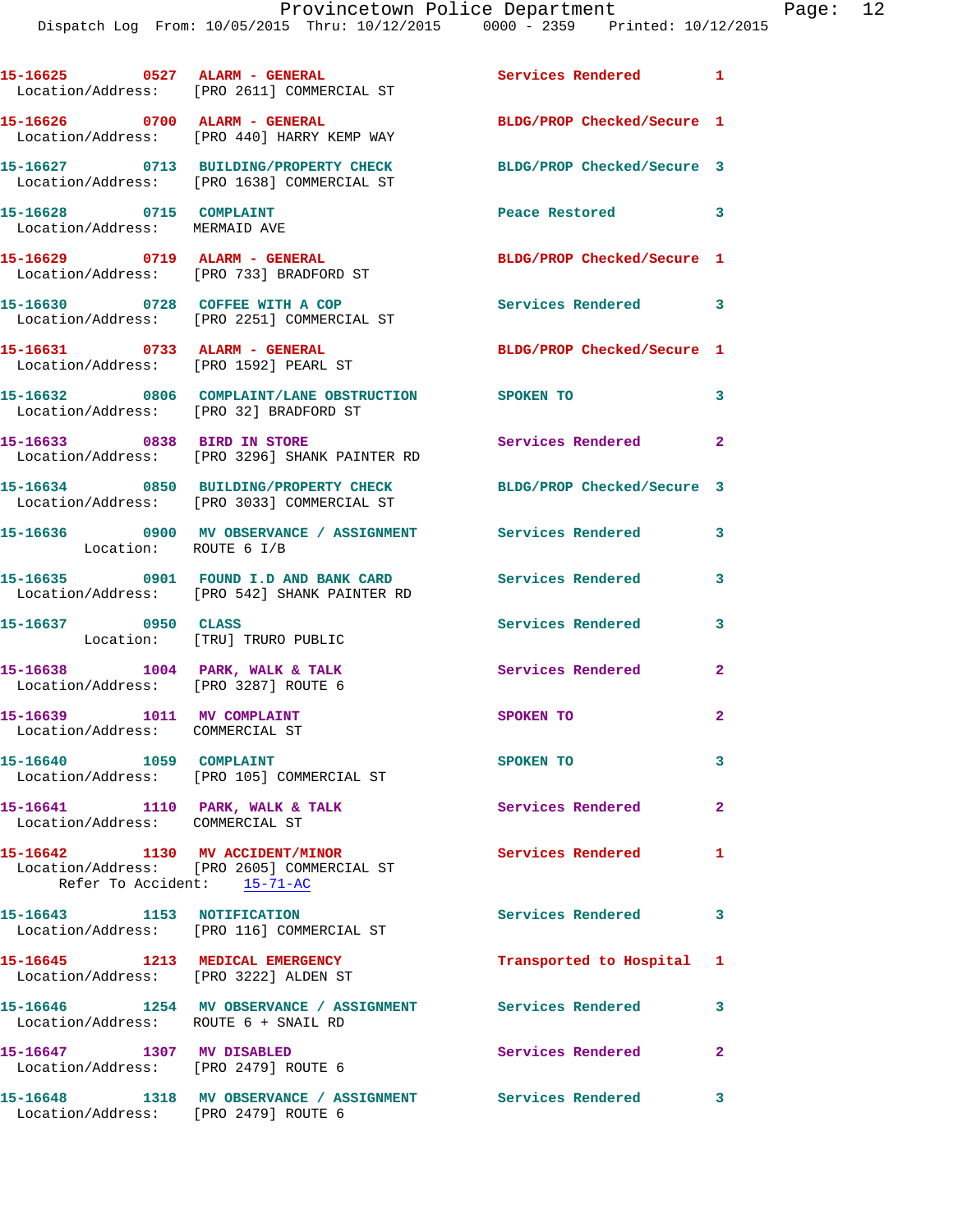|                                                                          | Provincetown Police Department<br>Dispatch Log From: 10/05/2015 Thru: 10/12/2015 0000 - 2359 Printed: 10/12/2015  |                            |                |
|--------------------------------------------------------------------------|-------------------------------------------------------------------------------------------------------------------|----------------------------|----------------|
| 15-16649 1331 MV STOP                                                    | Location/Address: RACE POINT RD + NELSON AVE                                                                      | <b>VERBAL WARNING</b>      | 3              |
|                                                                          | 15-16650 1335 BUILDING/PROPERTY CHECK<br>Location/Address: [PRO 519] RACE POINT RD                                | BLDG/PROP Checked/Secure 3 |                |
| 15-16651 1350 MV STOP<br>Location/Address: ROUTE 6 + CONWELL ST          |                                                                                                                   | Transported to Hospital    | 3              |
| 15-16652 1401 SCAM<br>Location/Address: [PRO 1149] WILLOW DR             |                                                                                                                   | Services Rendered          | 3              |
| 15-16653 1405 FOLLOW UP                                                  | Location/Address: [PRO 2812] HARRY KEMP WAY                                                                       | Services Rendered          | $\mathbf{2}$   |
| 15-16654 1447 COMPLAINT                                                  | Location/Address: [PRO 1403] NELSON AVE                                                                           | Services Rendered          | 3              |
| 15-16655 1516 MEDICAL EMERGENCY<br>Location/Address: [PRO 3222] ALDEN ST |                                                                                                                   | Transported to Hospital    | 1              |
| 15-16656 1555 GENERATOR TEST                                             |                                                                                                                   | No Action Required         | 3              |
|                                                                          | 15-16657 1643 PARK, WALK & TALK<br>Location/Address: [PRO 106] COMMERCIAL ST                                      | No Action Required         | $\mathbf{2}$   |
|                                                                          | 15-16658 1813 MV DISABLED-LOCKOUT<br>Location/Address: [PRO 3499] HARRY KEMP WAY                                  | <b>Services Rendered</b>   | 2              |
| 15-16660 1909 MV COMPLAINT                                               | Location/Address: BRADFORD ST + ALLERTON ST                                                                       | Could Not Locate           | $\overline{a}$ |
| 15-16661 1919 MV HIT & RUN                                               | Location/Address: BRADFORD ST + MILLER HILL RD                                                                    | Services Rendered          | $\mathbf{2}$   |
| 1920 ANIMAL CALL<br>15-16662                                             | Location/Address: [PRO 542] SHANK PAINTER RD                                                                      | Services Rendered          | $\overline{a}$ |
| 15-16663 2008 MV STOP                                                    | Location/Address: [PRO 2391] BRADFORD ST                                                                          | <b>VERBAL WARNING</b>      | 3              |
| 2057 MV STOP<br>15-16664                                                 | Location/Address: NICKERSON ST + BRADFORD ST                                                                      | <b>No Action Required</b>  | 3              |
|                                                                          | 15-16665 2128 BUILDING/PROPERTY CHECK BLDG/PROP Checked/Secure 3<br>Location/Address: [PRO 3033] COMMERCIAL ST    |                            |                |
|                                                                          | 15-16666 2131 BUILDING/PROPERTY CHECK<br>Location/Address: [PRO 530] SHANK PAINTER RD                             | BLDG/PROP Checked/Secure 3 |                |
|                                                                          | 15-16667 2132 BUILDING/PROPERTY CHECK<br>Location/Address: [PRO 519] RACE POINT RD                                | BLDG/PROP Checked/Secure 3 |                |
| 15-16668 2139 MV STOP                                                    | Location/Address: RYDER ST + COMMERCIAL ST                                                                        | <b>VERBAL WARNING</b>      | 3              |
| Location/Address: SHANK PAINTER RD                                       | 15-16669 2150 MV OBSERVANCE / ASSIGNMENT                                                                          | No Action Required         | 3              |
|                                                                          | 15-16670 2228 BUILDING/PROPERTY CHECK BLDG/PROP Checked/Secure 3<br>Location/Address: [PRO 182] COMMERCIAL ST     |                            |                |
|                                                                          | 15-16671 2305 COMPLAINT - STREET PERFORMERS Services Rendered<br>Location/Address: [PRO 185] COMMERCIAL ST        |                            | 3              |
|                                                                          | 15-16673 2336 BUILDING/PROPERTY CHECK BLDG/PROP Checked/Secure 3<br>Location/Address: [PRO 1778] SHANK PAINTER RD |                            |                |
|                                                                          |                                                                                                                   |                            |                |

**15-16674 2345 MEDICAL EMERGENCY Services Rendered 1**  Location/Address: [PRO 1437] TREMONT ST

Page: 13<br>015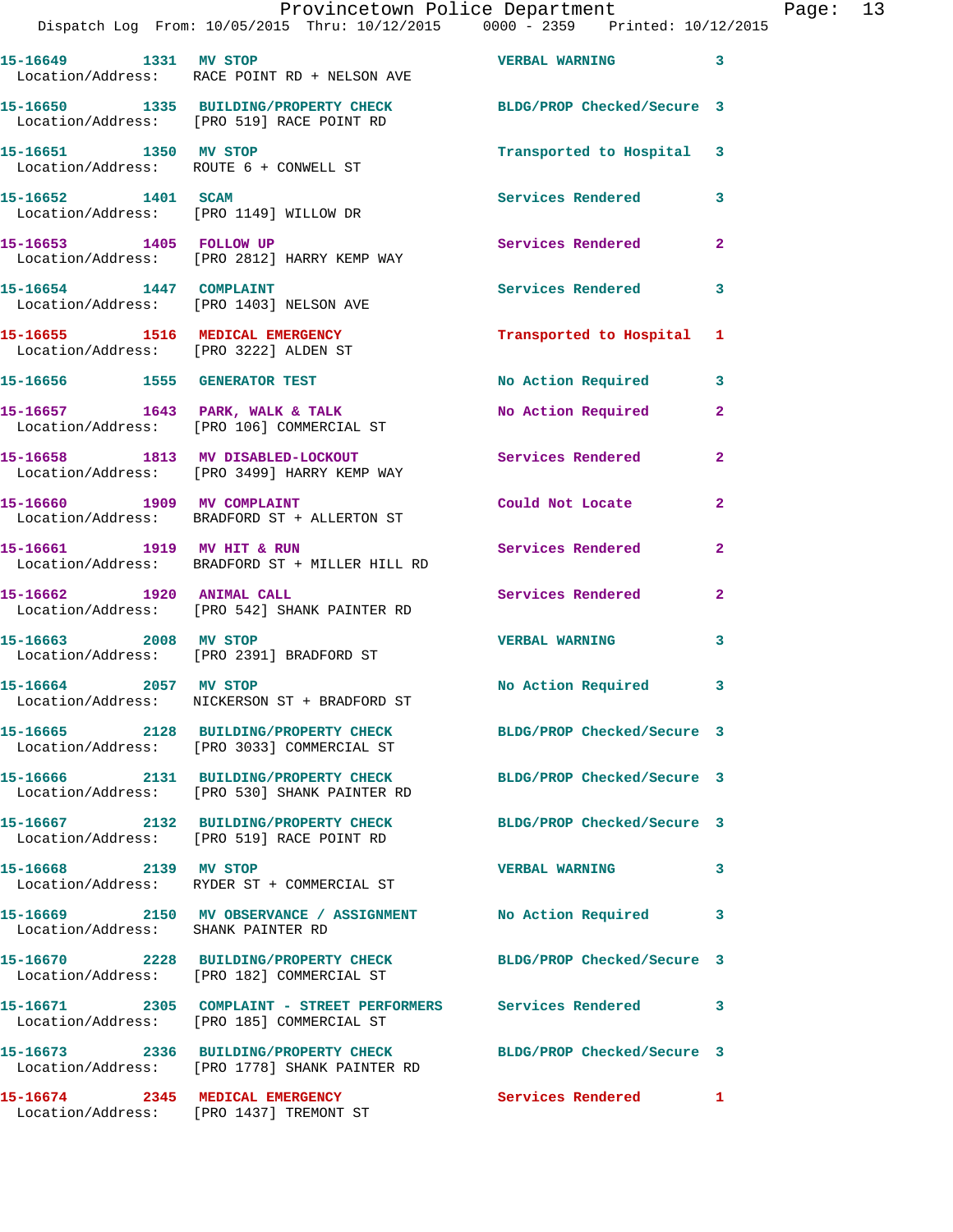|                                        | Provincetown Police Department<br>Dispatch Log From: 10/05/2015 Thru: 10/12/2015 0000 - 2359 Printed: 10/12/2015 |                            |              | Page: 14 |  |
|----------------------------------------|------------------------------------------------------------------------------------------------------------------|----------------------------|--------------|----------|--|
|                                        | 15-16675 2350 BUILDING/PROPERTY CHECK BLDG/PROP Checked/Secure 3<br>Location/Address: [PRO 105] COMMERCIAL ST    |                            |              |          |  |
|                                        | 15-16676 2357 BUILDING/PROPERTY CHECK Services Rendered 3<br>Location/Address: [PRO 2483] COMMERCIAL ST          |                            |              |          |  |
| For Date: $10/10/2015$ - Saturday      |                                                                                                                  |                            |              |          |  |
|                                        | 15-16677 0002 LOBBY TRAFFIC<br>Location/Address: [PRO 542] SHANK PAINTER RD                                      | Services Rendered 2        |              | 18       |  |
|                                        | 15-16678 0008 NOISE COMPLAINT<br>Location/Address: [PRO 3443] COMMERCIAL ST                                      | Services Rendered 3        |              |          |  |
|                                        | 15-16679 0024 MV OBSERVANCE / ASSIGNMENT Services Rendered 3<br>Location/Address: [PRO 106] COMMERCIAL ST        |                            |              |          |  |
| Location/Address: [PRO 512] PRINCE ST  | 15-16680 0028 BUILDING/PROPERTY CHECK BLDG/PROP Checked/Secure 3                                                 |                            |              |          |  |
|                                        | 15-16681 0030 BUILDING/PROPERTY CHECK BLDG/PROP Checked/Secure 3<br>Location/Address: [PRO 1638] COMMERCIAL ST   |                            |              |          |  |
|                                        | 15-16682 0030 BUILDING/PROPERTY CHECK BLDG/PROP Checked/Secure 3<br>Location/Address: [PRO 433] RYDER ST EXT     |                            |              |          |  |
|                                        | 15-16683 0033 MV OBSERVANCE / ASSIGNMENT Services Rendered 3<br>Location/Address: BRADFORD ST + HOWLAND ST       |                            |              |          |  |
|                                        | 15-16684 0046 PARK, WALK & TALK<br>Location/Address: [PRO 105] COMMERCIAL ST                                     | Services Rendered          | $\mathbf{2}$ |          |  |
| Location/Address: [PRO 1662] PEARL ST  | 15-16685 0127 BUILDING/PROPERTY CHECK BLDG/PROP Checked/Secure 3                                                 |                            |              |          |  |
|                                        | 15-16686 0135 BUILDING/PROPERTY CHECK Services Rendered 3<br>Location/Address: [PRO 2898] JEROME SMITH RD        |                            |              |          |  |
|                                        | 15-16688 0139 BUILDING/PROPERTY CHECK BLDG/PROP Checked/Secure 3<br>Location/Address: [PRO 1646] WINSLOW ST      |                            |              |          |  |
| Location/Address: [PRO 94] BRADFORD ST | 15-16687 0140 MV OBSERVANCE / ASSIGNMENT Services Rendered 3                                                     |                            |              |          |  |
|                                        | 15-16689 0253 BUILDING/PROPERTY CHECK BLDG/PROP Checked/Secure 3<br>Location/Address: [PRO 3033] COMMERCIAL ST   |                            |              |          |  |
|                                        | 15-16690 0300 BUILDING/PROPERTY CHECK<br>Location/Address: [PRO 545] SHANK PAINTER RD                            | BLDG/PROP Checked/Secure 3 |              |          |  |
|                                        | 15-16691 0455 BUILDING/PROPERTY CHECK BLDG/PROP Checked/Secure 3<br>Location/Address: [PRO 444] HIGH POLE HILL   |                            |              |          |  |
|                                        | 15-16692 0525 BUILDING/PROPERTY CHECK<br>Location/Address: [PRO 2206] COMMERCIAL ST                              | BLDG/PROP Checked/Secure 3 |              |          |  |
|                                        | 15-16693 0534 BUILDING/PROPERTY CHECK BLDG/PROP Checked/Secure 3<br>Location/Address: [PRO 2543] MACMILLAN WHARF |                            |              |          |  |
|                                        | 15-16694 0612 FLIGHT COVERAGE<br>Location/Address: [PRO 516] RACE POINT RD                                       | Services Rendered          | $\mathbf{2}$ |          |  |
|                                        | 15-16695 0625 PARKING COMPLAINT / GENERAL Services Rendered<br>Location/Address: [PRO 510] PLEASANT ST           |                            | 3            |          |  |
|                                        | 15-16696 0710 BUILDING/PROPERTY CHECK Services Rendered<br>Location/Address: [PRO 2109] THISTLEMORE              |                            | 3            |          |  |
| Location/Address: CONWELL ST + ROUTE 6 | 15-16697 0750 MV OBSERVANCE / ASSIGNMENT Services Rendered                                                       |                            | $\mathbf{3}$ |          |  |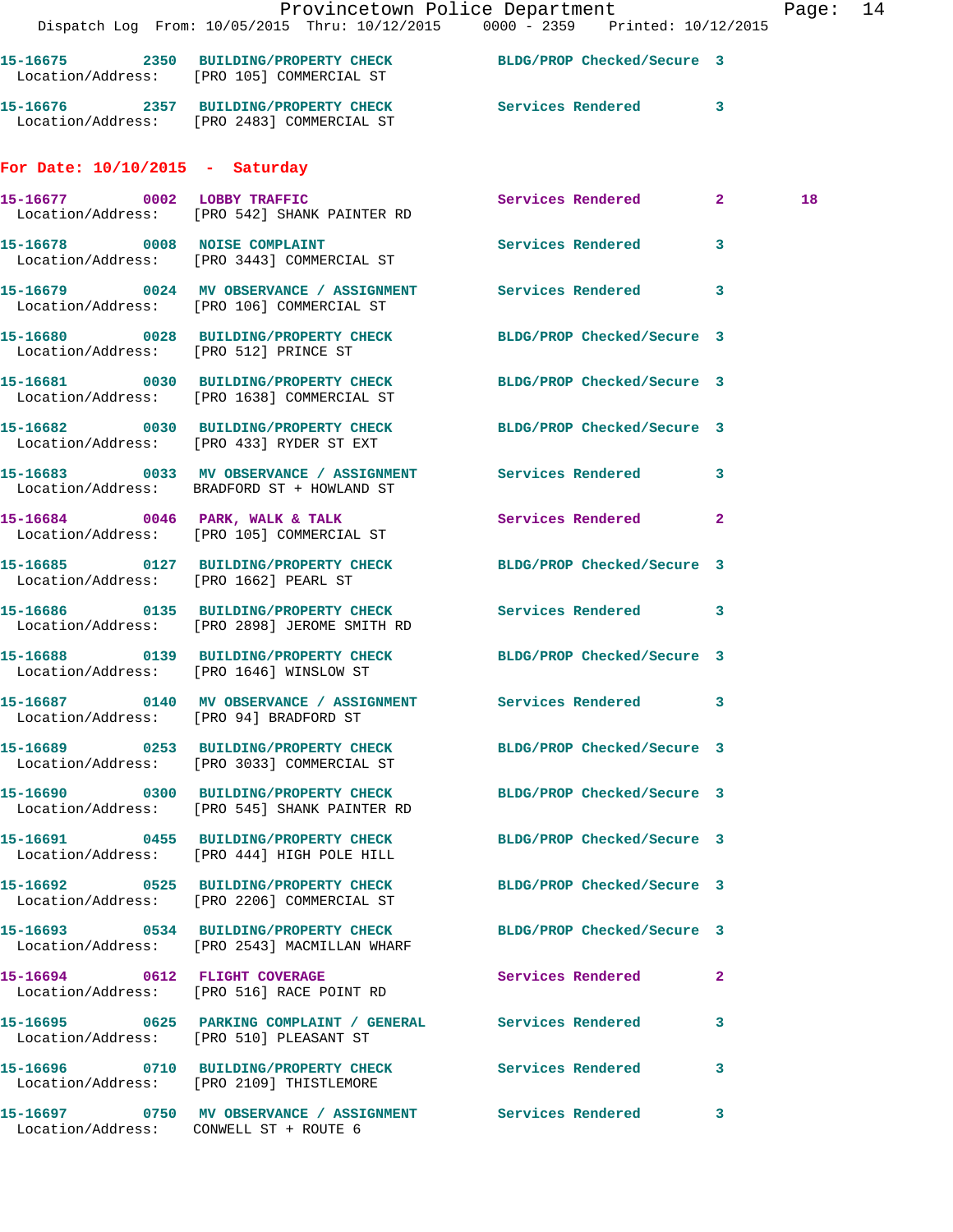Dispatch Log From: 10/05/2015 Thru: 10/12/2015 0000 - 2359 Printed: 10/12/2015

|                                                                      | 15-16698 0835 BUILDING/PROPERTY CHECK<br>Location/Address: [PRO 447] JEROME SMITH RD                           | BLDG/PROP Checked/Secure 3 |                |   |
|----------------------------------------------------------------------|----------------------------------------------------------------------------------------------------------------|----------------------------|----------------|---|
|                                                                      | 15-16699 1006 BUILDING/PROPERTY CHECK BLDG/PROP Checked/Secure 3<br>Location/Address: [PRO 3033] COMMERCIAL ST |                            |                |   |
|                                                                      | 15-16700 1013 PARK, WALK & TALK<br>Location/Address: [PRO 175] COMMERCIAL ST                                   | Services Rendered          | $\overline{a}$ |   |
| Location/Address: [PRO 43] BRADFORD ST<br>Refer To Arrest: 15-299-AR | 15-16701 1021 RESTRAINING ORD. VIOL/TPD Services Rendered                                                      |                            | 3              |   |
|                                                                      | 15-16702 1027 COMPLAINT - STREET PERFORMERS SPOKEN TO<br>Location/Address: [PRO 105] COMMERCIAL ST             |                            | 3              |   |
| 15-16703 1203 VIOLATION                                              | Location/Address: [PRO 43] BRADFORD ST                                                                         | SPOKEN TO                  | 3              |   |
| Location/Address: ROUTE 6                                            | 15-16704 1228 MV OBSERVANCE / ASSIGNMENT Services Rendered                                                     |                            | 3              |   |
| 15-16705 1234 MV STOP                                                | Location/Address: ROUTE 6 + HOWLAND ST                                                                         | No Action Required         | 3              |   |
|                                                                      | 15-16706 1301 FOLLOW UP<br>Location/Address: [PRO 513] PROVINCE RD                                             | Services Rendered          | $\mathbf{2}$   |   |
| 15-16707 1330 FOLLOW UP                                              | Location/Address: [PRO 513] PROVINCE RD                                                                        | SPOKEN TO                  | $\overline{a}$ |   |
|                                                                      | 15-16708 1348 DRONE FLIGHT<br>Location/Address: [PRO 3318] CEMETERY RD                                         | Services Rendered          | 3              |   |
|                                                                      | 15-16709 1400 MEDICAL EMERGENCY<br>Location/Address: [PRO 2052] COMMERCIAL ST                                  | Transported to Hospital    | 1              |   |
| Refer To Arrest: 15-299-AR                                           | 15-16710 1448 FOLLOW UP/ARREST<br>Location/Address: [PRO 542] SHANK PAINTER RD                                 | Arrest(s) Made             | $\mathbf{2}$   |   |
|                                                                      | 15-16711 1448 TRIP AND FALL<br>Location/Address: [PRO 2539] RYDER ST EXT                                       | <b>Services Rendered</b>   | $\mathbf{1}$   |   |
|                                                                      | 15-16713 1547 FOUND CELL PHONE/RETURNED<br>Location/Address: [PRO 2543] MACMILLAN WHARF                        | Services Rendered          | 3              | 1 |
|                                                                      | 15-16714 1559 NOTICE POSTING<br>Location/Address: [PRO 2931] COMMERCIAL ST                                     | Services Rendered          | 3              |   |
|                                                                      | 15-16715 1610 VERBAL REG STICKER<br>Location/Address: [PRO 74] BRADFORD ST EXT                                 | <b>VERBAL WARNING</b>      | 3              |   |
|                                                                      | 15-16716    1618    FOUND WALLET/RETURNED<br>Location/Address: [PRO 2543] MACMILLAN WHARF                      | <b>Services Rendered</b>   | 3              | 1 |
|                                                                      | 15-16717 1634 COMPLAINT - STREET PERFORMERS SPOKEN TO<br>Location/Address: [PRO 3094] COMMERCIAL ST            |                            | 3              |   |
| Location/Address: ROUTE 6 + SNAIL RD                                 | 15-16718 1702 MV OBSERVANCE / ASSIGNMENT Services Rendered                                                     |                            | 3              |   |
| Location/Address: HENSCHE LN                                         | 15-16720 1748 ABANDONED 911 VOIP CALLS Could Not Locate                                                        |                            | 1              |   |
|                                                                      | 15-16721 1825 ALARM - FIRE<br>Location/Address: [PRO 1717] SOMERSET RD                                         | <b>Services Rendered</b>   | 1              |   |
|                                                                      | 15-16722 1859 LOST BLUE WALLET<br>Location/Address: [PRO 542] SHANK PAINTER RD                                 | Services Rendered          | 3              |   |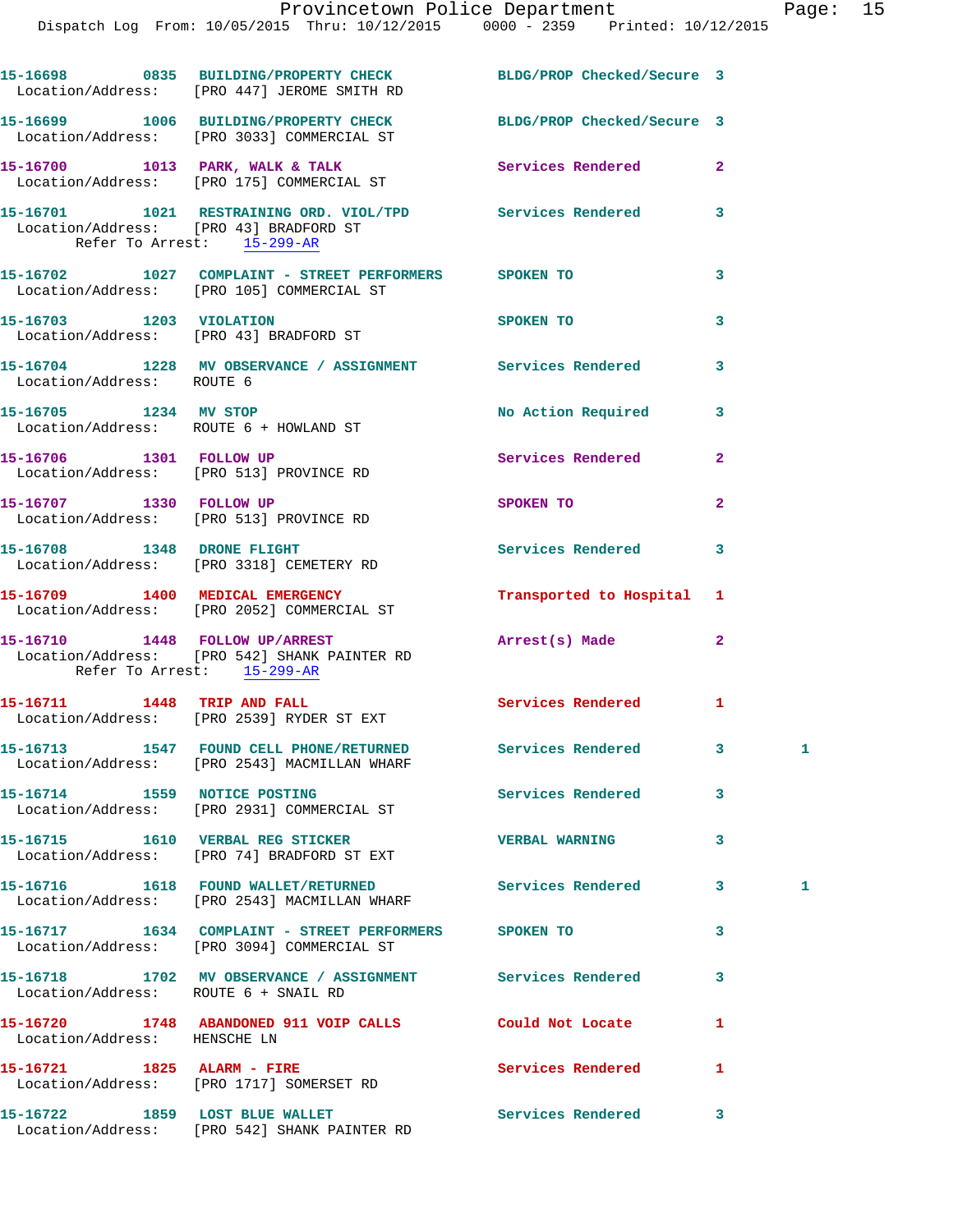|                                 | 15-16724 1946 SUSPICIOUS ACTIVITY 1996 Services Rendered 2<br>Location/Address: [PRO 1207] COMMERCIAL ST          |                            |              |    |
|---------------------------------|-------------------------------------------------------------------------------------------------------------------|----------------------------|--------------|----|
|                                 | 15-16726 2104 BUILDING/PROPERTY CHECK BLDG/PROP Checked/Secure 3<br>Location/Address: [PRO 3430] COMMERCIAL ST    |                            |              |    |
|                                 | 15-16727 2146 BUILDING/PROPERTY CHECK BLDG/PROP Checked/Secure 3<br>Location/Address: [PRO 2206] COMMERCIAL ST    |                            |              |    |
|                                 | 15-16728 2234 ELEVATOR ALARM<br>Location/Address: [PRO 105] COMMERCIAL ST                                         | <b>Services Rendered</b>   | 1            |    |
|                                 | 15-16729 2311 NOISE COMPLAINT<br>Location/Address: [PRO 2577] BRADFORD ST                                         | Services Rendered 3        |              |    |
|                                 | 15-16731 2321 DIFFICULTY WALKING/TRANSPORT Transported to Hospital 1<br>Location/Address: [PRO 1630] WINSLOW ST   |                            |              |    |
|                                 | 15-16732 2331 COMPLAINT - STREET PERFORMERS Services Rendered 3<br>Location/Address: [PRO 185] COMMERCIAL ST      |                            |              |    |
|                                 | 15-16733 2336 911 MISDIAL<br>Location/Address: [PRO 1434] STANDISH ST                                             | Services Rendered 1        |              |    |
| For Date: $10/11/2015$ - Sunday |                                                                                                                   |                            |              |    |
|                                 | 15-16734 0000 PARK, WALK & TALK<br>Location: [PRO 3431] LOPES SQUARE                                              | Services Rendered 2        |              |    |
|                                 | 15-16735 0013 BUILDING/PROPERTY CHECK BLDG/PROP Checked/Secure 3<br>Location/Address: [PRO 446] HOWLAND ST        |                            |              |    |
|                                 | 15-16736 0016 MV OBSERVANCE / ASSIGNMENT Services Rendered 3<br>Location/Address: HOWLAND ST + BRADFORD ST        |                            |              |    |
|                                 | 15-16737 0029 BUILDING/PROPERTY CHECK BLDG/PROP Checked/Secure 3<br>Location/Address: [PRO 3033] COMMERCIAL ST    |                            |              |    |
|                                 | 15-16738 0034 MV OBSERVANCE / ASSIGNMENT Services Rendered 3<br>Location/Address: [PRO 94] BRADFORD ST            |                            |              |    |
|                                 | 15-16739 0040 BAR CHECK<br>Location/Address: [PRO 2832] COMMERCIAL ST                                             | Services Rendered          | $\mathbf{2}$ |    |
|                                 | 15-16740 0058 BUILDING/PROPERTY CHECK<br>Location/Address: [PRO 1662] PEARL ST                                    | BLDG/PROP Checked/Secure 3 |              |    |
| 15-16741 0127 DISORDERLY        | Location/Address: [PRO 2474] BRADFORD ST                                                                          | Services Rendered          | $\mathbf{2}$ |    |
|                                 | 15-16742 0131 BUILDING/PROPERTY CHECK<br>Location/Address: [PRO 433] RYDER ST EXT                                 | BLDG/PROP Checked/Secure 3 |              |    |
|                                 | 15-16743 0140 BUILDING/PROPERTY CHECK BLDG/PROP Checked/Secure 3<br>Location/Address: [PRO 1778] SHANK PAINTER RD |                            |              |    |
|                                 | Location/Address: [PRO 542] SHANK PAINTER RD                                                                      | Services Rendered 2        |              | 24 |
|                                 | 15-16745 0227 BUILDING/PROPERTY CHECK<br>Location/Address: [PRO 182] COMMERCIAL ST                                | BLDG/PROP Checked/Secure 3 |              |    |
|                                 | 15-16746 0503 BUILDING/PROPERTY CHECK<br>Location/Address: [PRO 530] SHANK PAINTER RD                             | BLDG/PROP Checked/Secure 3 |              |    |
|                                 | 15-16747 0530 BUILDING/PROPERTY CHECK<br>Location/Address: [PRO 2543] MACMILLAN WHARF                             | BLDG/PROP Checked/Secure 3 |              |    |
|                                 | 15-16748 0556 BUILDING/PROPERTY CHECK BLDG/PROP Checked/Secure 3                                                  |                            |              |    |
|                                 |                                                                                                                   |                            |              |    |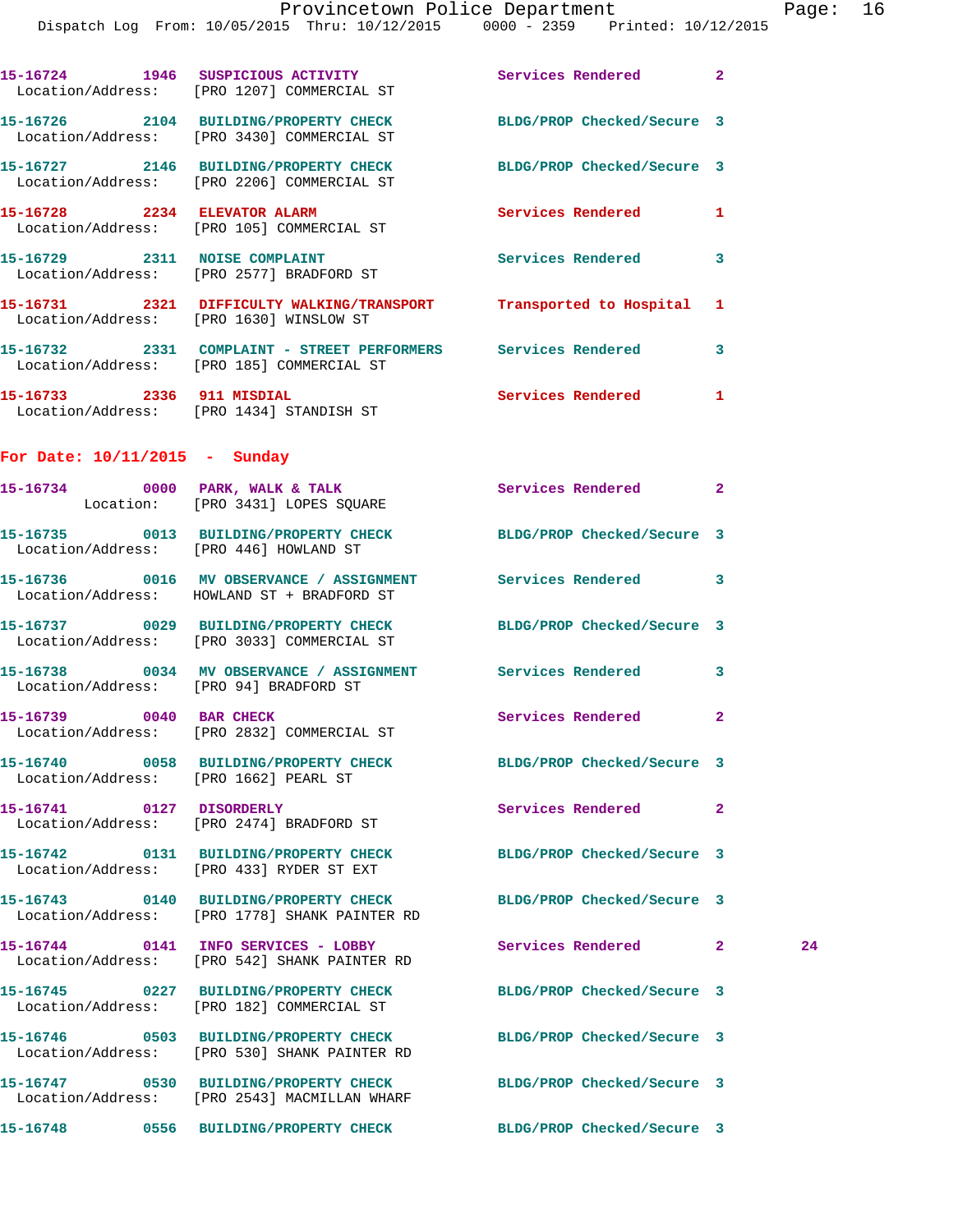|                                                                     | Provincetown Police Department<br>Dispatch Log From: 10/05/2015 Thru: 10/12/2015 0000 - 2359 Printed: 10/12/2015 |                            |              |
|---------------------------------------------------------------------|------------------------------------------------------------------------------------------------------------------|----------------------------|--------------|
|                                                                     | Location/Address: [PRO 519] RACE POINT RD                                                                        |                            |              |
|                                                                     | 15-16749 0739 BUILDING/PROPERTY CHECK BLDG/PROP Checked/Secure 3<br>Location/Address: [PRO 433] RYDER ST EXT     |                            |              |
| Location/Address: ROUTE 6 + CONWELL ST                              | 15-16750 0820 MV OBSERVANCE / ASSIGNMENT Services Rendered                                                       |                            | 3            |
| 15-16751 0839 MV STOP<br>Location/Address: [PRO 2513] ROUTE 6       |                                                                                                                  | <b>VERBAL WARNING</b>      | 3            |
|                                                                     | 15-16752 0929 BUILDING/PROPERTY CHECK<br>Location/Address: [PRO 3033] COMMERCIAL ST                              | BLDG/PROP Checked/Secure 3 |              |
| 15-16755 1111 ASSIST CITIZEN                                        | Location/Address: [PRO 105] COMMERCIAL ST                                                                        | Services Rendered          | 3            |
|                                                                     | 15-16756 1151 TRAFFIC CONTROL<br>Location/Address: [PRO 2577] BRADFORD ST                                        | <b>Services Rendered</b>   | 3            |
|                                                                     | 15-16757 1156 ASSIST AGENCY / MUTUAL AID Services Rendered<br>Location/Address: [PRO 542] SHANK PAINTER RD       |                            | 3            |
| 15-16759 1252 ASSIST CITIZEN                                        | Location/Address: [PRO 72] PROVINCELANDS RD                                                                      | SPOKEN TO                  | 3            |
|                                                                     | 15-16758 1257 BUILDING/PROPERTY CHECK BLDG/PROP Checked/Secure 3<br>Location/Address: [PRO 1002] MONTELLO ST     |                            |              |
| Location/Address: ROUTE 6 + HOWLAND ST                              | 15-16760 1328 MV OBSERVANCE / ASSIGNMENT Services Rendered                                                       |                            | 3            |
| 15-16761 1336 MV STOP<br>Location/Address: ROUTE 6                  |                                                                                                                  | <b>VERBAL WARNING</b>      | 3            |
| 15-16762 1416 FOLLOW UP                                             | Location/Address: [PRO 597] COMMERCIAL ST                                                                        | No Action Required         | $\mathbf{2}$ |
| Location/Address: ALDEN ST                                          | 15-16764 1515 ANIMAL CALL DOG IN M/V                                                                             | No Action Required         | 2            |
| 1543 COMPLAINT<br>15-16765                                          | Location/Address: RYDER ST + COMMERCIAL ST                                                                       | <b>GONE ON ARRIVAL</b>     | 3            |
|                                                                     | 15-16766 1554 PARK, WALK & TALK<br>Location: [PRO 3431] LOPES SQUARE                                             | No Action Required         | $\mathbf{2}$ |
|                                                                     | 15-16767 1602 BUILDING/PROPERTY CHECK<br>Location/Address: [PRO 2500] COMMERCIAL ST                              | BLDG/PROP Checked/Secure 3 |              |
|                                                                     | 15-16769 1638 LOST WALLET<br>Location: [PRO 3431] LOPES SQUARE                                                   | Services Rendered          | 3            |
| 15-16770 1646 MV DISABLED<br>Location/Address: ROUTE 6              |                                                                                                                  | No Action Required         | $\mathbf{2}$ |
| Location/Address: SHANK PAINTER RD                                  | 15-16771 1722 MV OBSERVANCE / ASSIGNMENT No Action Required                                                      |                            | 3            |
|                                                                     | 15-16772 1725 ALARM - GENERAL<br>Location/Address: [PRO 440] HARRY KEMP WAY                                      | BLDG/PROP Checked/Secure 1 |              |
| 15-16773 1738 MV STOP<br>Location/Address: CENTER ST                |                                                                                                                  | <b>VERBAL WARNING</b>      | 3            |
| 15-16775 1805 ATTEMPTED B&E<br>Location/Address: [PRO 80] CARVER ST |                                                                                                                  | SPOKEN TO                  | $\mathbf{2}$ |
|                                                                     | 15-16776 1813 BUILDING/PROPERTY CHECK BLDG/PROP Checked/Secure 3<br>Location/Address: [PRO 519] RACE POINT RD    |                            |              |

Page: 17<br>015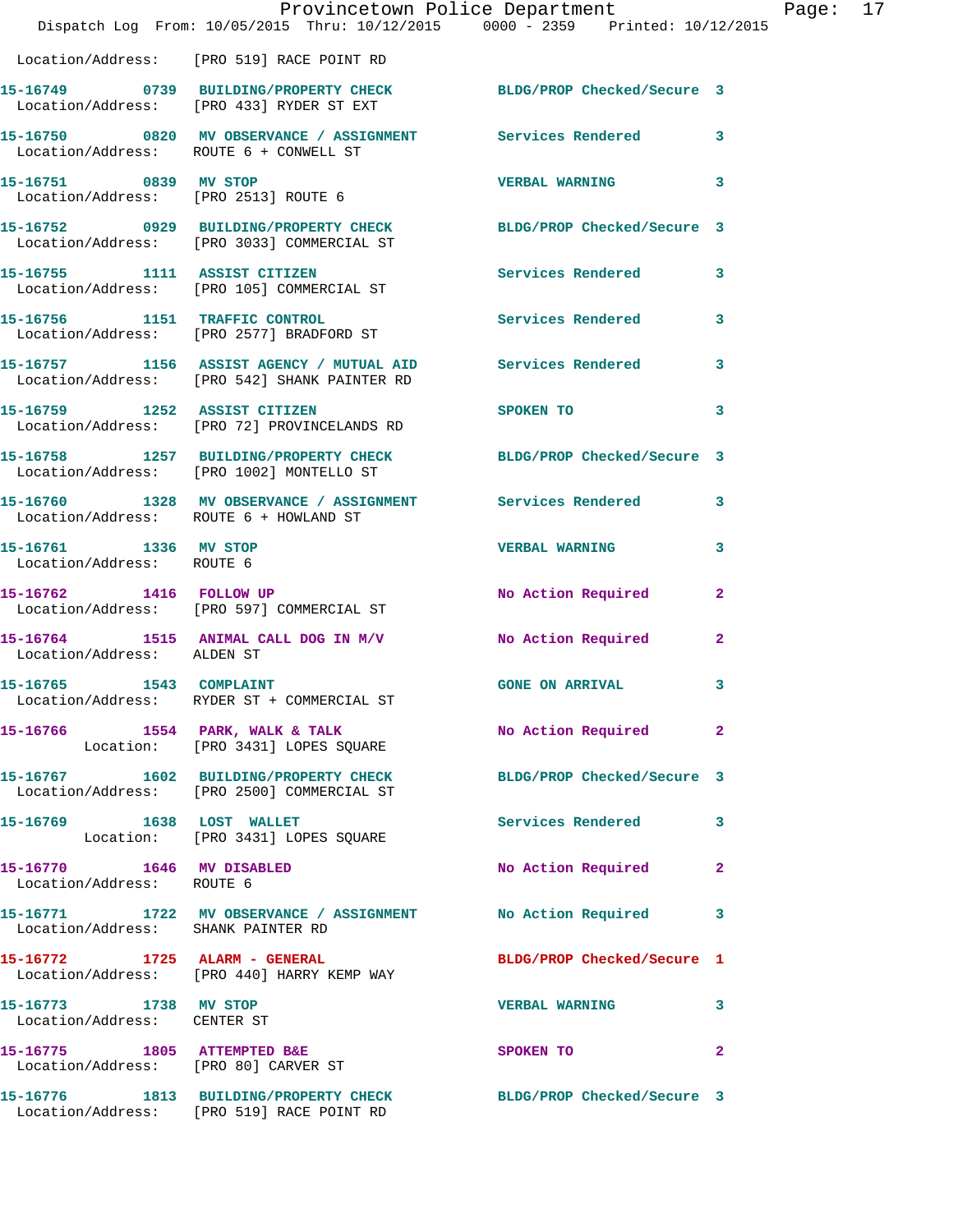| 15-16777 1820 BAR CHECK                                             | Location/Address: [PRO 146] COMMERCIAL ST                                               | Services Rendered 2        |                |
|---------------------------------------------------------------------|-----------------------------------------------------------------------------------------|----------------------------|----------------|
|                                                                     | 15-16778 1842 BUILDING/PROPERTY CHECK<br>Location/Address: [PRO 2206] COMMERCIAL ST     | BLDG/PROP Checked/Secure 3 |                |
| 15-16779 1920 MV MISSING/STOLEN                                     | Location/Address: [PRO 94] BRADFORD ST                                                  | Unfounded                  | $\overline{2}$ |
|                                                                     | 15-16780 1950 DIFFICULTY BREATHING/TRANSPORT<br>Location/Address: [PRO 1437] TREMONT ST | Transported to Hospital 1  |                |
| Location/Address: COMMERCIAL ST                                     | 15-16781 2007 PARK, WALK & TALK                                                         | Services Rendered 2        |                |
|                                                                     | 15-16782 2019 BUILDING/PROPERTY CHECK<br>Location/Address: [PRO 3033] COMMERCIAL ST     | BLDG/PROP Checked/Secure 3 |                |
|                                                                     | 15-16783 2027 LOST CELLPHONE<br>Location/Address: [PRO 196] COMMERCIAL ST               | Services Rendered          | 3              |
| 15-16784 2035 BAR CHECK                                             | Location/Address: [PRO 3443] COMMERCIAL ST                                              | Services Rendered          | $\overline{2}$ |
| 15-16785 2039 ESCORT/TRANSPORT                                      | Location/Address: [PRO 1650] BRADFORD ST EXT                                            | Services Rendered          | 3              |
| 15-16786 2126 SUSPICIOUS MV<br>Location/Address: [PRO 2513] ROUTE 6 |                                                                                         | No Action Required         | $\overline{2}$ |
|                                                                     | 15-16787 2154 HEAD INJURY/TRANSPORT<br>Location/Address: [PRO 210] COMMERCIAL ST        | Transported to Hospital 1  |                |
| 15-16788 2231 ALARM - FIRE                                          | Location/Address: [PRO 3117] COMMERCIAL ST                                              | <b>False Alarm</b>         | $\mathbf{1}$   |
|                                                                     | 15-16789 2338 BUILDING/PROPERTY CHECK<br>Location/Address: [PRO 182] COMMERCIAL ST      | BLDG/PROP Checked/Secure 3 |                |
|                                                                     | 15-16790 2341 BUILDING/PROPERTY CHECK<br>Location/Address: [PRO 1778] SHANK PAINTER RD  | BLDG/PROP Checked/Secure 3 |                |
| 15-16791                                                            | 2352 BUILDING/PROPERTY CHECK<br>Location/Address: [PRO 75] CAPTAIN BERTIE RD            | Services Rendered 3        |                |
|                                                                     | 15-16792 2352 BUILDING/PROPERTY CHECK<br>Location/Address: [PRO 1780] JOHNSON ST        | BLDG/PROP Checked/Secure 3 |                |
| Location/Address: [PRO 3287] ROUTE 6                                | 15-16793 2357 BUILDING/PROPERTY CHECK                                                   | BLDG/PROP Checked/Secure 3 |                |

## **For Date: 10/12/2015 - Monday**

| 15-16794 0006                                         | INFO SERVICES - LOBBY<br>Location/Address: [PRO 542] SHANK PAINTER RD | Services Rendered     | $\overline{2}$ |  |
|-------------------------------------------------------|-----------------------------------------------------------------------|-----------------------|----------------|--|
| 15-16795 0010<br>Location/Address: [PRO 2513] ROUTE 6 | MV OBSERVANCE / ASSIGNMENT                                            | Services Rendered     | 3              |  |
|                                                       | Location/Address: SNAIL RD + COMMERCIAL ST                            | Services Rendered     | 3              |  |
|                                                       | Location/Address: [PRO 433] RYDER ST EXT                              | Services Rendered     | 3              |  |
| Location/Address: [PRO 2513] ROUTE 6                  |                                                                       | <b>VERBAL WARNING</b> | 3              |  |
|                                                       | Location/Address: [PRO 2109] THISTLEMORE                              | Services Rendered     | 3              |  |